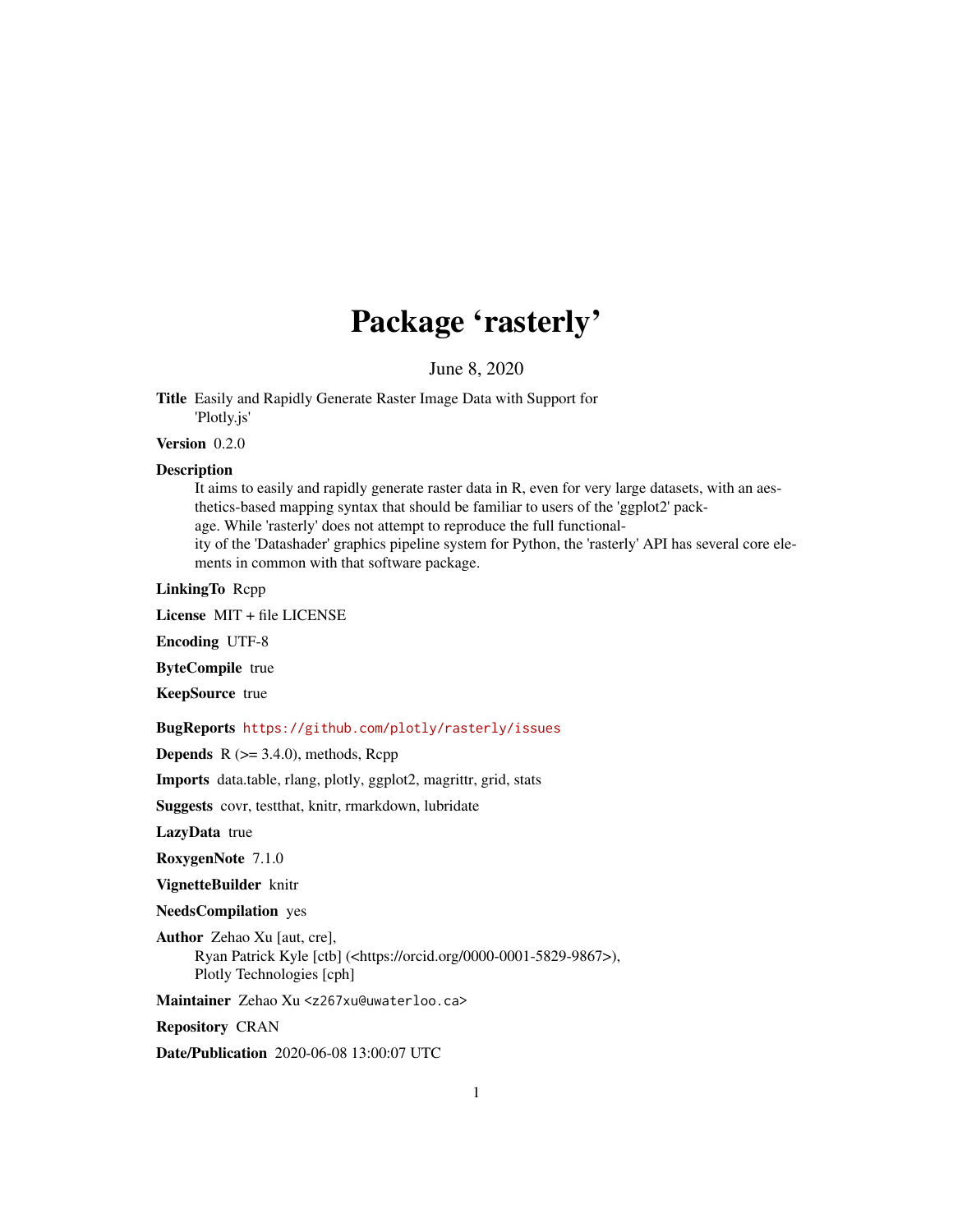### <span id="page-1-0"></span>R topics documented:

| Index |  |
|-------|--|
|       |  |
|       |  |
|       |  |
|       |  |
|       |  |
|       |  |
|       |  |
|       |  |
|       |  |
|       |  |
|       |  |
|       |  |
|       |  |
|       |  |
|       |  |
|       |  |

add\_rasterly *Add "rasterly" trace to a Plotly visualization*

#### Description

Add trace to a Plotly visualization.

#### Usage

```
add_rasterly_heatmap(
 p,
 x = NULL,y = NULL,z = NULL,...,
 data = NULL,inherit = TRUE,on = NULL,size = NULL,
 scaling = NULL
)
add_rasterly_image(
 p,
 x = NULL,y = NULL,z = NULL,
```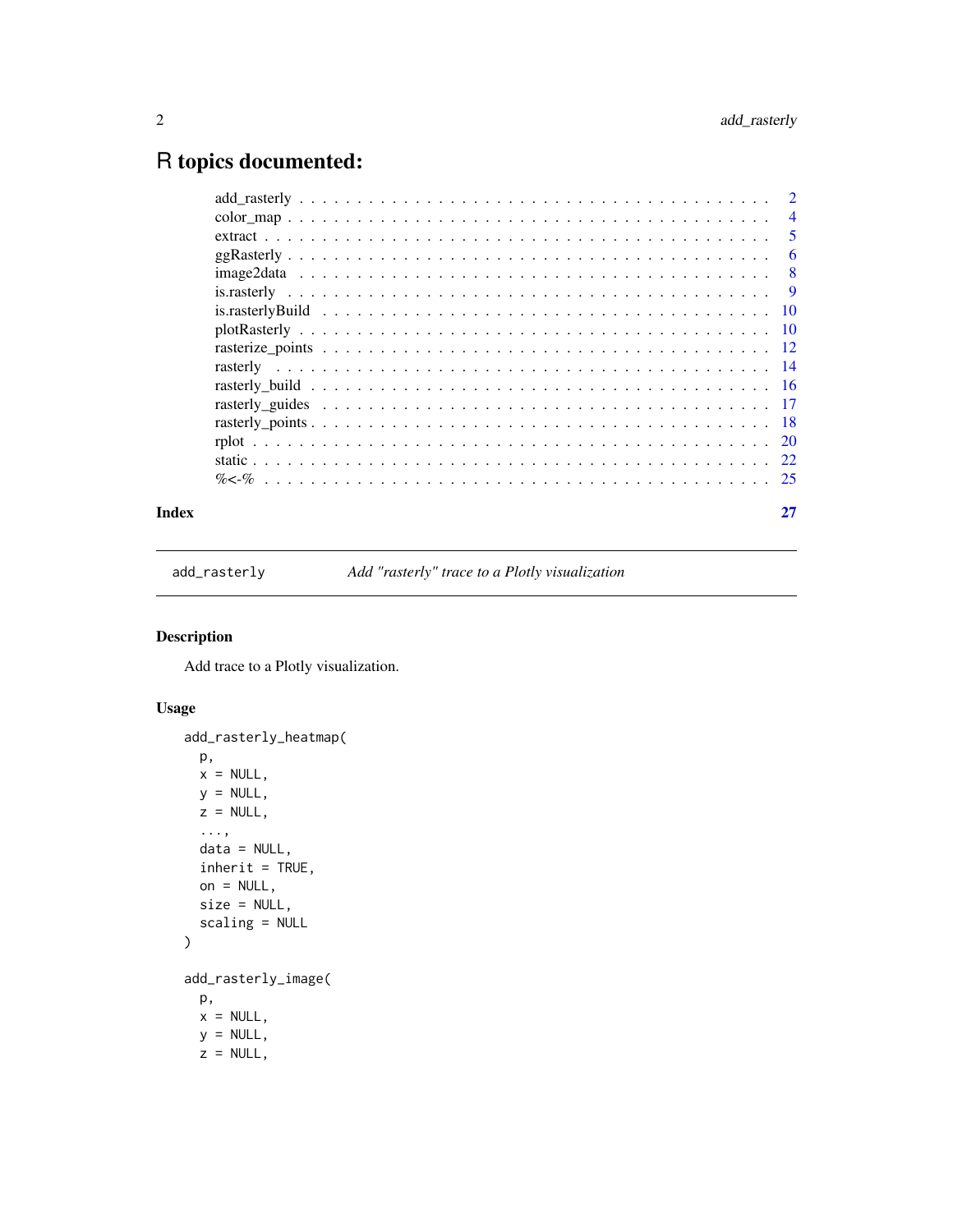#### <span id="page-2-0"></span>add\_rasterly 3

```
...,
data = NULL,
inherit = TRUE,
color = NULL,
on = NULL,size = NULL
```
#### Arguments

 $\lambda$ 

| p        | A plotly object                                                                                       |
|----------|-------------------------------------------------------------------------------------------------------|
| $\times$ | Numeric vector or expression. The x variable, to be passed on to aes().                               |
| y        | Numeric or expression. The y variable, to be passed on to aes().                                      |
| z        | Numeric. A numeric matrix (optional), to be processed with add_heatmap.                               |
| $\ddots$ | Arguments (i.e., attributes) passed along to the trace type or rasterly.                              |
| data     | A data.frame or SharedData object (optional).                                                         |
| inherit  | Logical. Inherit attributes from plotly?                                                              |
| on       | Numeric vector or expression. Provides the data on which to reduce, to be<br>passed on to $aes()$ .   |
| size     | Numeric vector or expression. Pixel size for each observation, to be passed on<br>to $\text{aes}()$ . |
| scaling  | Character string or function. The scaling method to be used for the trace.                            |
| color    | Numeric vector or expression. Pixel color for each observation, to be passed on<br>to $aes()$ .       |

#### Examples

```
## Not run:
if(requireNamespace("plotly") && requireNamespace("data.table") &&
 requireNamespace("lubridate")) {
# Load data
url1 <- "https://raw.githubusercontent.com/plotly/datasets/master/uber-rides-data1.csv"
ridesRaw_1 < - url1 %>>data.table::fread(stringsAsFactors = FALSE)
url2 <- "https://raw.githubusercontent.com/plotly/datasets/master/uber-rides-data2.csv"
ridesRaw_2 < - url2 %>%
  data.table::fread(stringsAsFactors = FALSE)
url3 <- "https://raw.githubusercontent.com/plotly/datasets/master/uber-rides-data3.csv"
ridesRaw_3 <- url3 %>%
  data.table::fread(stringsAsFactors = FALSE)
ridesDf <- list(ridesRaw_1, ridesRaw_2, ridesRaw_3) %>%
  data.table::rbindlist()
time <- lubridate::ymd_hms(ridesDf$`Date/Time`)
ridesDf <- ridesDf[, 'Date/Time':=NULL][, list(Lat,
                                                 Lon,
                                                 hour = lubridate::hour(time),
                                                 month = lubridate::month(time),
                                                 day = lubridate::day(time))]
```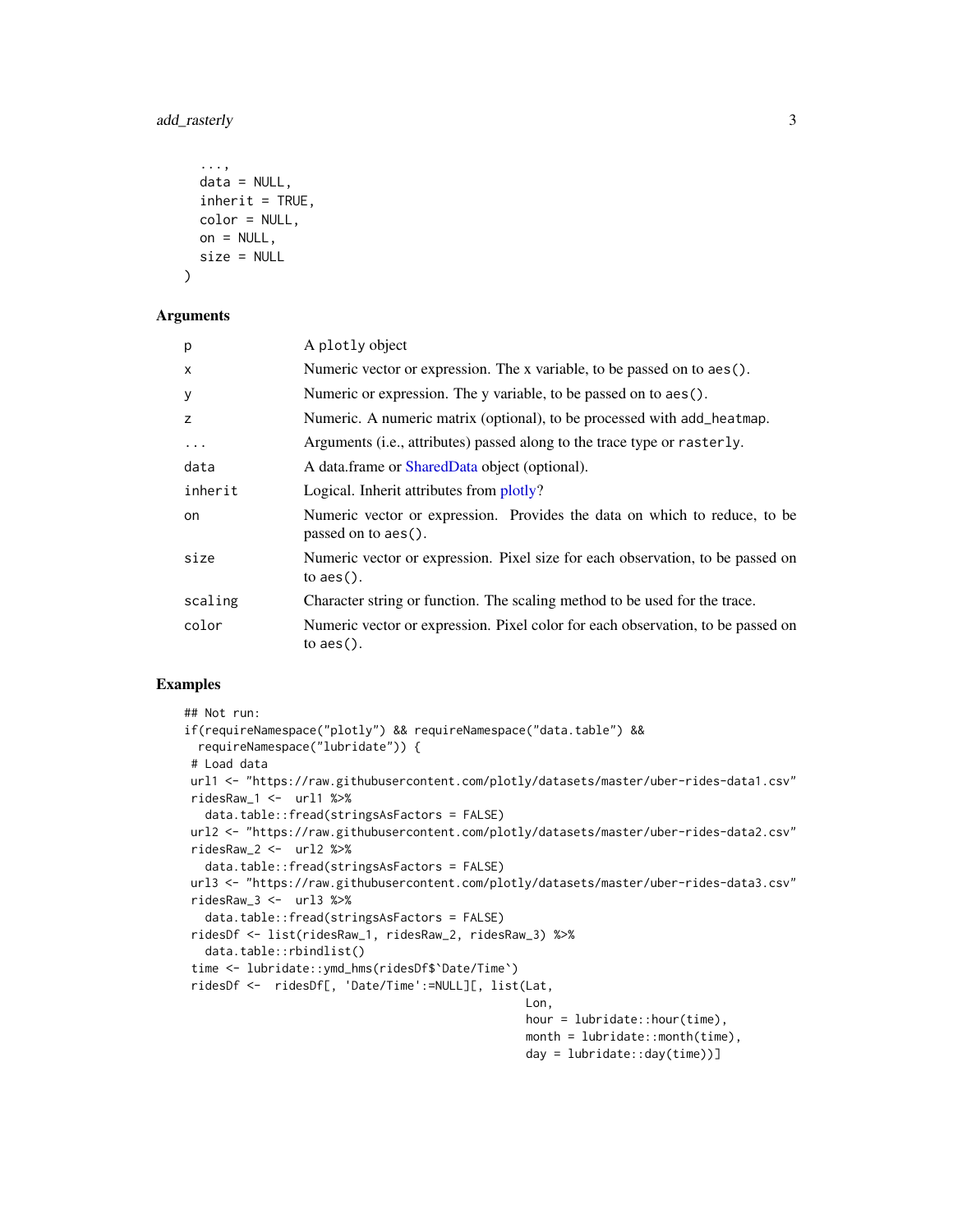```
############################# add_rasterly_heatmap #############################
 #### quick start
p <- plot_ly(data = ridesDf) %>%
        add_rasterly_heatmap(x = \simLat, y = \simLon)
 p
#### set artificial scaling function
zeroOneTransform <- function(z) {
  minz < -min(z)max < - max(z)M \leq -\text{matrix}((z - \text{min}z)/(\text{max}z - \text{min}z), \text{ nrow} = \text{dim}(z)[1])return(M)
}
 plot_ly(data = ridesDf) %>%
   add\_rasterly\_heatmap(x = ~\text{Lat},y = \simLon,
                 on = \sim-Lat,
                 reduction_func = "max",
                 scaling = zeroOneTransform) %>%
   plotly::layout(
     xaxis = list(
       title = "x"
     ),
     yaxis = list(
       title = "y"
     )
   )
 ############################# add_rasterly_image #############################
p <- plot_ly(data = ridesDf) %>%
        add\_rasterly\_image(x = \sim Lat, y = \sim Lon, color = \sim hour,# even `color_map` is deprecated,
                             # it is still a good way to specify the color mapping
                             color_map = hourColors_map,
                             plot_width = 400, plot_height = 400)
p
}
## End(Not run)
```
color\_map *Supplemental color maps for rasterly*

#### Description

Hex codes for the color map. Used in setting argument color in rasterly or rasterly layers.

#### Usage

fire\_map

viridis\_map

<span id="page-3-0"></span>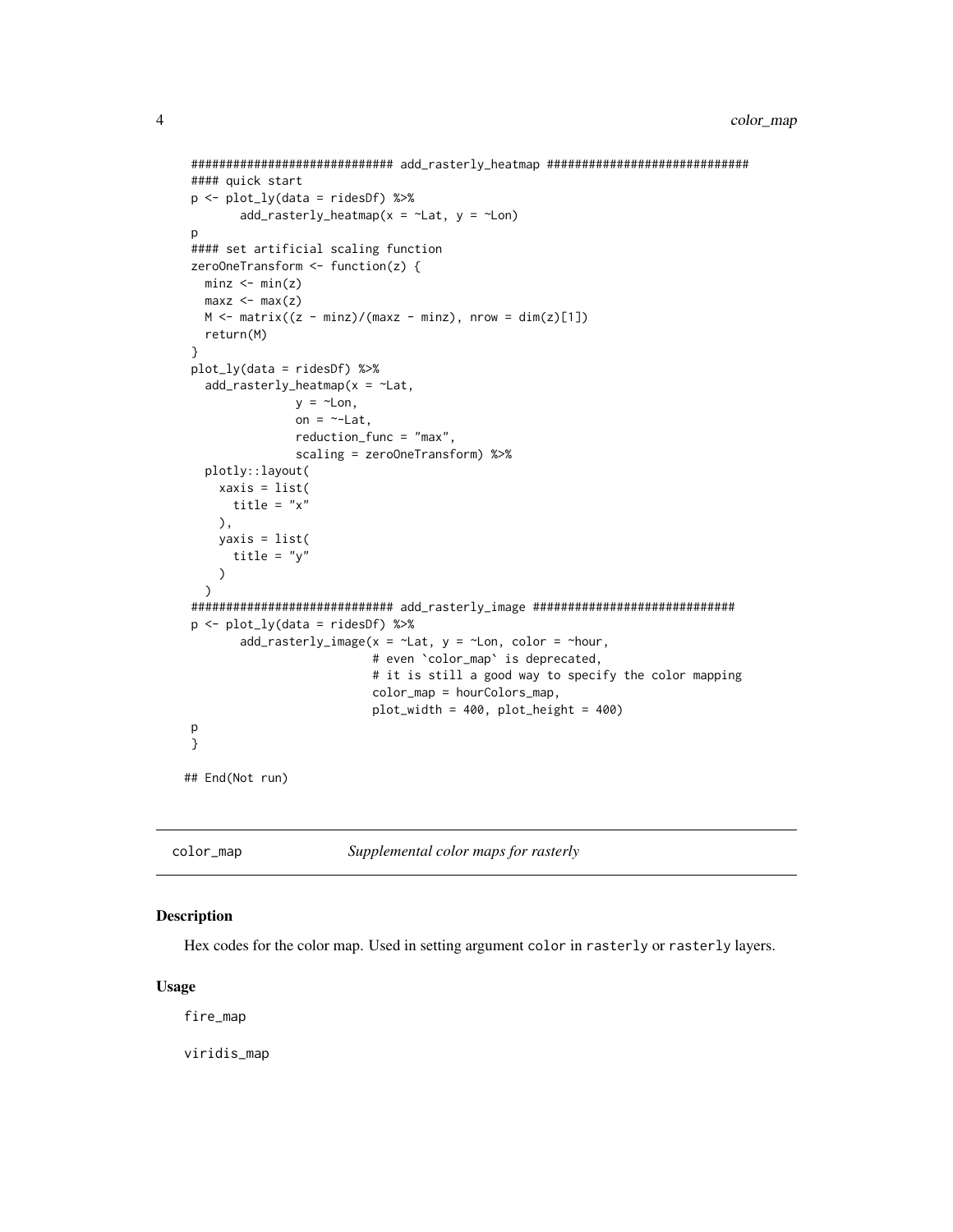#### <span id="page-4-0"></span>extract 5 and 5 and 5 and 5 and 5 and 5 and 5 and 5 and 5 and 5 and 5 and 5 and 5 and 5 and 5 and 5 and 5 and 5 and 5 and 5 and 5 and 5 and 5 and 5 and 5 and 5 and 5 and 5 and 5 and 5 and 5 and 5 and 5 and 5 and 5 and 5 an

hourColors\_map

#### Format

An object of class character of length 256. An object of class character of length 256. An object of class character of length 24.

extract *Extract or replace parts of a* rasterly *object*

#### <span id="page-4-1"></span>Description

The extract function provides functionality for updating existing rasterly objects.

#### Usage

```
## S3 method for class 'rasterly'
x[name]
```
## S3 replacement method for class 'rasterly'  $x[name, ...]$  <- value

#### Arguments

| X        | Object from which to extract element(s) or in which to replace element(s).                 |
|----------|--------------------------------------------------------------------------------------------|
| name     | Character. A literal string to be extracted from x. See details for more informa-<br>tion. |
| $\cdots$ | (missing) or NULL.                                                                         |
| value    | values to replace; typically an array-like R object of a similar class as x.               |

#### Details

Available names:

- Aggregation: "data", "mapping", "plot\_width", "plot\_height", "range", "x\_range", "y\_range", "xlim", "ylim", "aesthetics", "reduction\_func", "glyph", "max\_size", "group\_by\_data\_table", "drop\_data", "variable\_check"
- Display: "background", "color", "alpha", "span", "show\_raster", "layout"

Set level in .... level is numeric used for specifing level of 'rasterly' object to modify; default is 1 for the parent layer (rasterly()).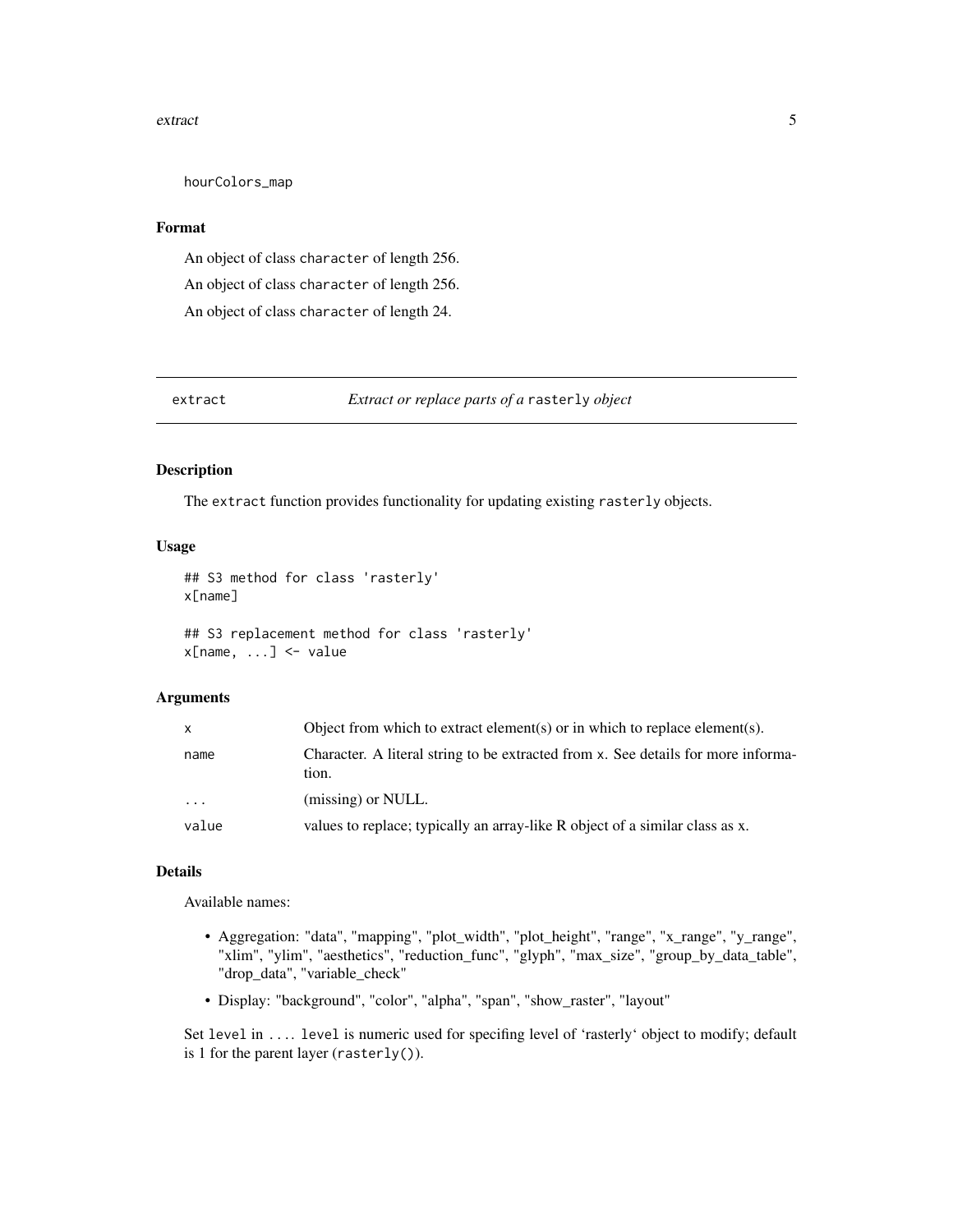#### Examples

```
library(rasterly)
r <- rasterly(
    data = data.frame(x = 1:1e4, y = runif(1e4), category = sample(1:4, 1e4, replace = TRUE)),
       mapping = \text{aes}(x = x, y = y)) %>%
  rasterly_points(xlim = c(1, 5000)) %>%
  rasterly_points(
    mapping = aes(x = x, y = y, color = category),
    xlim = c(5001, 1e4)\lambdar["mapping"]
r["xlim"]
# reassign parent `rasterly()` mapping
r["mapping"] \leq aes(x = x, y = y, color = category)r["mapping"]
# reassign all mapping systems
r["mapping", level = 1:length(r)] <- aes(x = x, y = y)
r["mapping"]
```
<span id="page-5-1"></span>ggRasterly *ggRasterly*

#### Description

Display large data set in ggplot.

#### Usage

```
ggRasterly(
  data = NULL,
 mapping = aes(),
  ...,
 plot_width = 600,
  plot\_height = 600,x_range = NULL,
  y_range = NULL,
 background = "white",
  color = NULL,
  show_raster = TRUE,
  drop_data = FALSE,
  variable_check = FALSE,
  alpha = 0.5,
  shape = 15,
  point_size = 0.5\mathcal{E}
```
<span id="page-5-0"></span>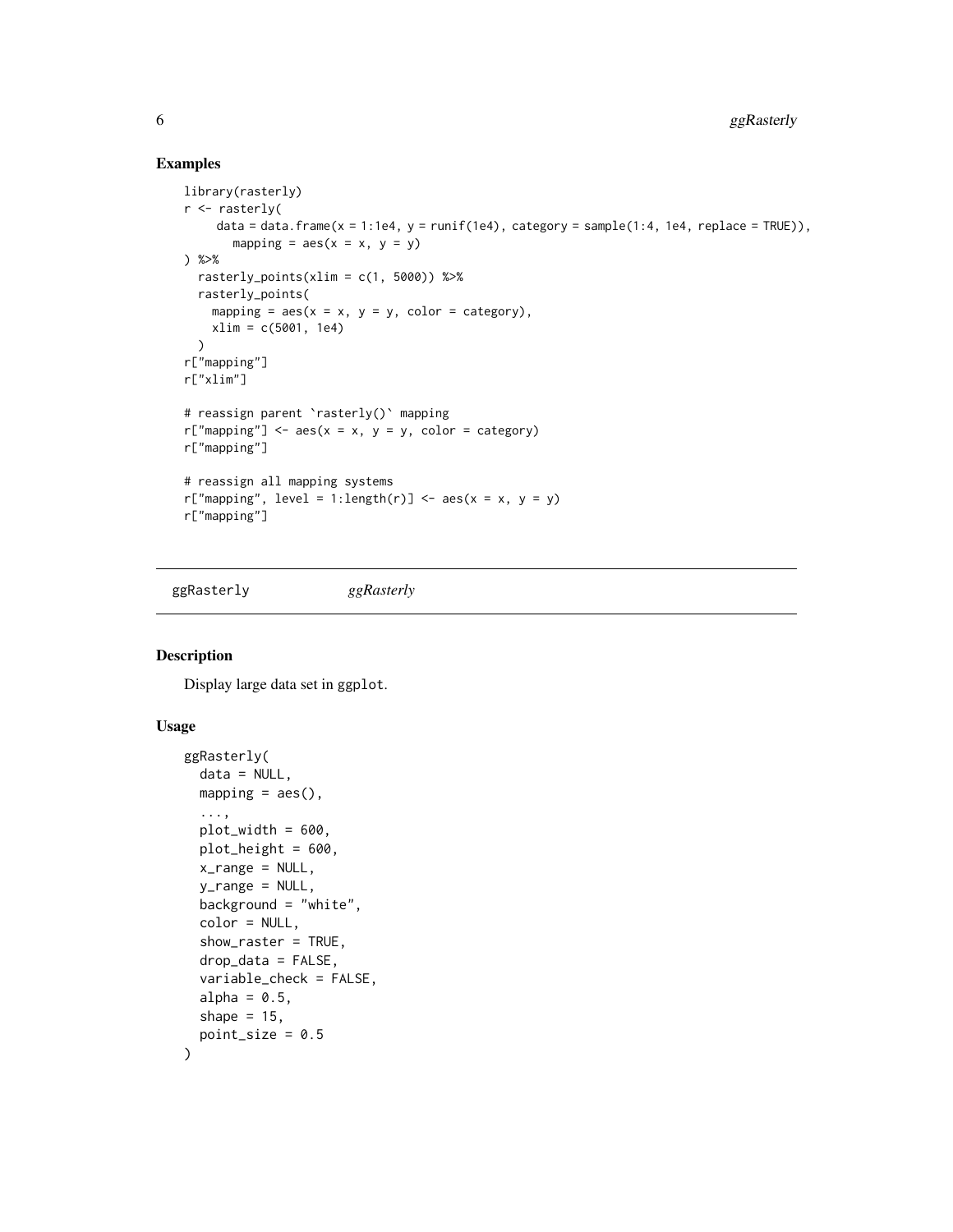### <span id="page-6-0"></span>ggRasterly 7

#### Arguments

| data        | Dataset to use for generating the plot. If not provided, data must be supplied in<br>each layer of the plot. For best performance, particularly when processing large<br>datasets, use of data.table is recommended.                                                                                                                                                      |
|-------------|---------------------------------------------------------------------------------------------------------------------------------------------------------------------------------------------------------------------------------------------------------------------------------------------------------------------------------------------------------------------------|
| mapping     | Default list of aesthetic mappings to use for plot. The same with ggplot2 aes.<br>See details.                                                                                                                                                                                                                                                                            |
|             | Other arguments which will be passed through to layers.                                                                                                                                                                                                                                                                                                                   |
| plot_width  | Integer. The width of the image to plot; must be a positive integer. A higher<br>value indicates a higher resolution.                                                                                                                                                                                                                                                     |
| plot_height | Integer. The height of the image to plot; must be a positive integer. A higher<br>value indicates a higher resolution.                                                                                                                                                                                                                                                    |
| x_range     | Vector of type numeric. The range of x; it can be used to clip the image. For<br>larger datasets, providing x_range may result in improved performance.                                                                                                                                                                                                                   |
| y_range     | Vector of type numeric. The range of y; it can be used to clip the image. For<br>larger datasets, providing y_range may result in improved performance.                                                                                                                                                                                                                   |
| background  | Character. The background color of the image to plot.                                                                                                                                                                                                                                                                                                                     |
| color       | Vector of type character. It will determine this color vector is a color_map or<br>color_key automatically.                                                                                                                                                                                                                                                               |
|             | • color_map: It has Color(s) used to draw each pixel. The color_map is<br>extended by linear interpolation independently for RGB. The darkness of<br>the mapped color depends upon the values of the aggregation matrix.<br>• color_key: Vector of type character. The color_key is used for categorical<br>variables; it is passed when the color aesthetic is provided. |
| show_raster | Logical. Should the raster be displayed?                                                                                                                                                                                                                                                                                                                                  |
| drop_data   | Logical. When working with large datasets, drops the original data once pro-<br>cessed according to the provided aes() parameters, using the remove() func-<br>tion. See details for additional information.                                                                                                                                                              |
|             | variable_check Logical. If TRUE, drops unused columns to save memory; may result in reduced<br>performance.                                                                                                                                                                                                                                                               |
| alpha       | The transparency of points, from 0 to 1.                                                                                                                                                                                                                                                                                                                                  |
| shape       | The shape of points, see pch.                                                                                                                                                                                                                                                                                                                                             |
| point_size  | The size of points.                                                                                                                                                                                                                                                                                                                                                       |

#### Value

a 'ggplot' object

#### See Also

[plotRasterly](#page-9-1), [plot.rasterly](#page-21-1)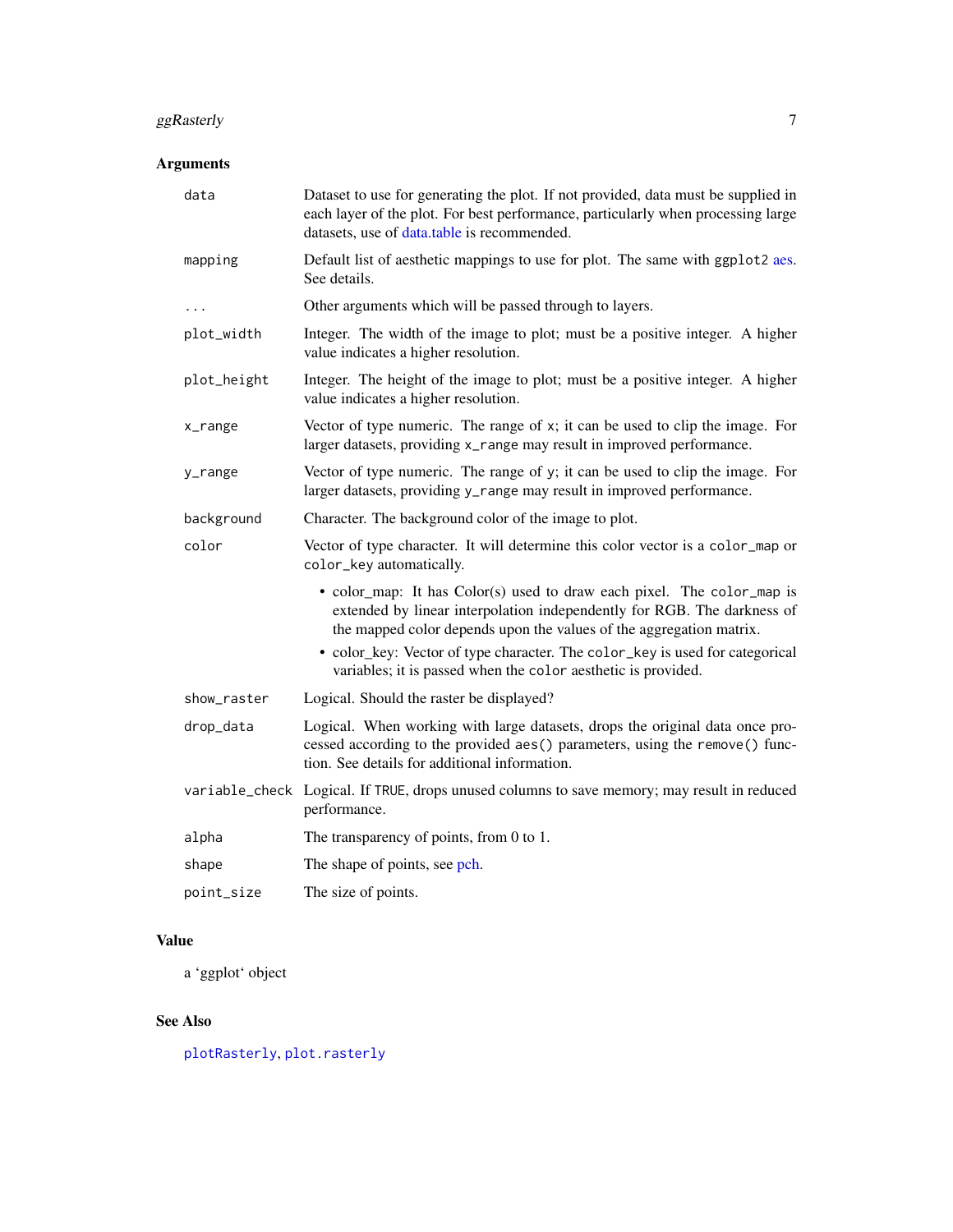#### Examples

```
## Not run:
if(requireNamespace("ggplot2") && requireNamespace("data.table") &&
 requireNamespace("lubridate")) {
# Load data
url1 <- "https://raw.githubusercontent.com/plotly/datasets/master/uber-rides-data1.csv"
ridesRaw_1 < - url1 %>>data.table::fread(stringsAsFactors = FALSE)
url2 <- "https://raw.githubusercontent.com/plotly/datasets/master/uber-rides-data2.csv"
ridesRaw_2 <- url2 %>%
  data.table::fread(stringsAsFactors = FALSE)
url3 <- "https://raw.githubusercontent.com/plotly/datasets/master/uber-rides-data3.csv"
ridesRaw_3 <- url3 %>%
  data.table::fread(stringsAsFactors = FALSE)
 ridesDf <- list(ridesRaw_1, ridesRaw_2, ridesRaw_3) %>%
  data.table::rbindlist()
 time <- lubridate::ymd_hms(ridesDf$`Date/Time`)
 ridesDf <- ridesDf[, 'Date/Time':=NULL][, list(Lat,
                                                  Lon,
                                                  hour = lubridate::hour(time),
                                                  month = lubridate::month(time),
                                                  day = lubridate::day(time))]
 # continuous variable legend
 ggRasterly(data = ridesDf,
            mapping = \text{aes}(x = \text{Lat}, y = \text{ Lon}),
            color = fire_map
)
 # discreate variable legend
 ggRasterly(data = ridesDf,
            mapping = aes(x = Lat, y = Lon, color = hour),
            color = hourColors_map
 ) +ggplot2::labs(title = "New York Uber",
               subtitle = "Apr to Sept, 2014",
               caption =
                 "https://raw.githubusercontent.com/plotly/datasets/master")
}
## End(Not run)
```
<span id="page-7-1"></span>image2data *Image raster to data frame.*

#### Description

Transform a image raster to a data frame.

<span id="page-7-0"></span>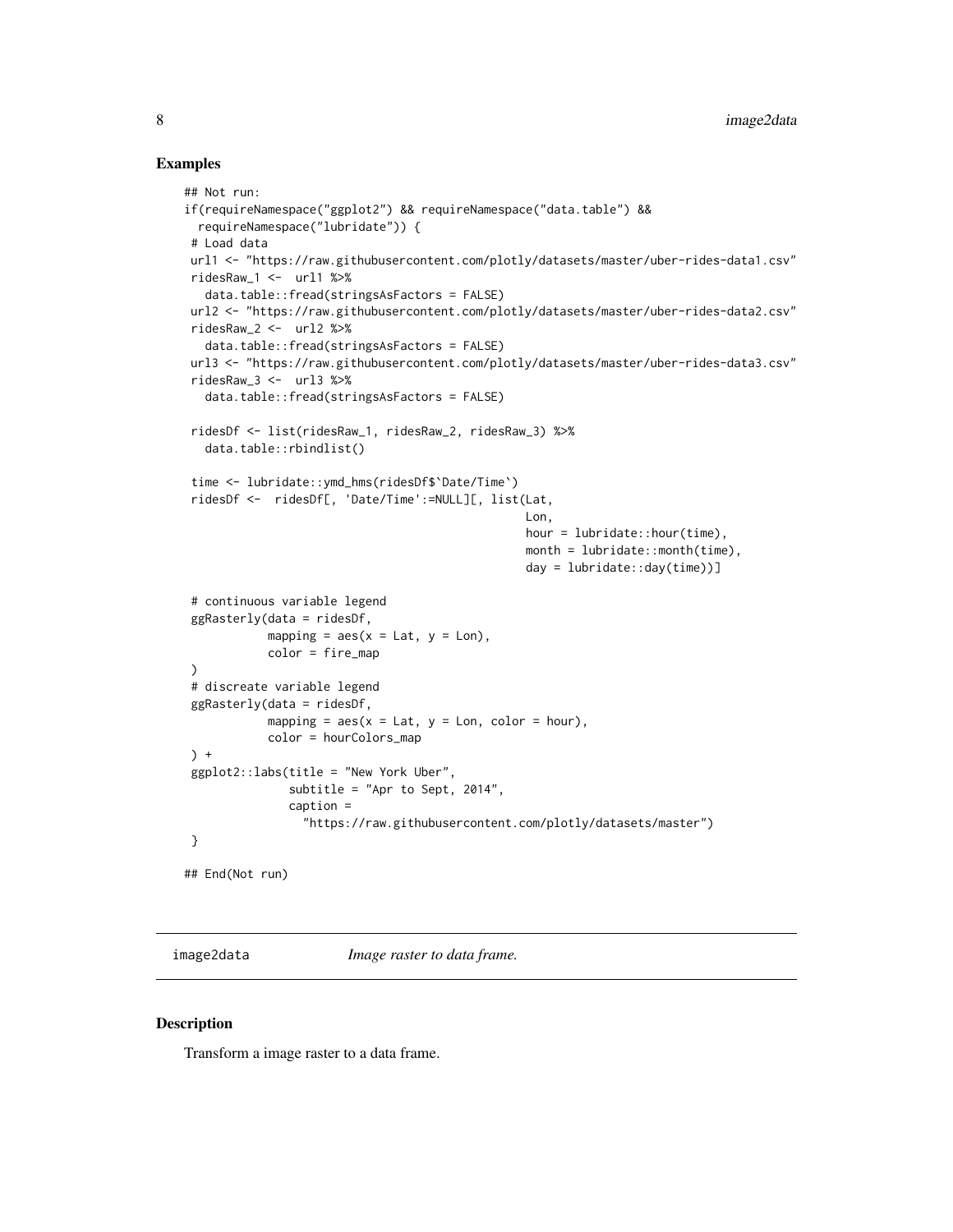#### <span id="page-8-0"></span>is.rasterly 9

#### Usage

```
image2data(x, background = "white", x_range = NULL, y_range = NULL)
```
#### Arguments

| $\mathbf{x}$ | It could be a rasterly object or a raster image. |
|--------------|--------------------------------------------------|
| background   | The background of image raster.                  |
| x_range      | The range represents image width.                |
| y_range      | The range represents image height.               |

#### Value

a data.table object

#### See Also

[ggRasterly](#page-5-1)

#### Examples

```
x < - rnorm(1000, mean = 10)
y <- rnorm(1000, mean = 20)
color < - sample(1:5, 1000, replace = TRUE)rastObj <- data.frame(x = x, y = y, color = color) %>%
       rasterly(mapping = aes(x = x, y = y, color = color)) %>%
       rasterly_points()
p <- rasterly_build(rastObj)
dt <- image2data(p)
if(requireNamespace("ggplot2")) {
  # Note that each point represents a single pixel in the image
  ggplot2::ggplot(dt, mapping = aes(x = x, y = y)) +ggplot2::geom\_point(color = dt$color, size = 0.5)}
```
is.rasterly *Is* rasterly

#### Description

Reports whether x is a rasterly object.

#### Usage

is.rasterly(x)

#### Arguments

x a rasterly object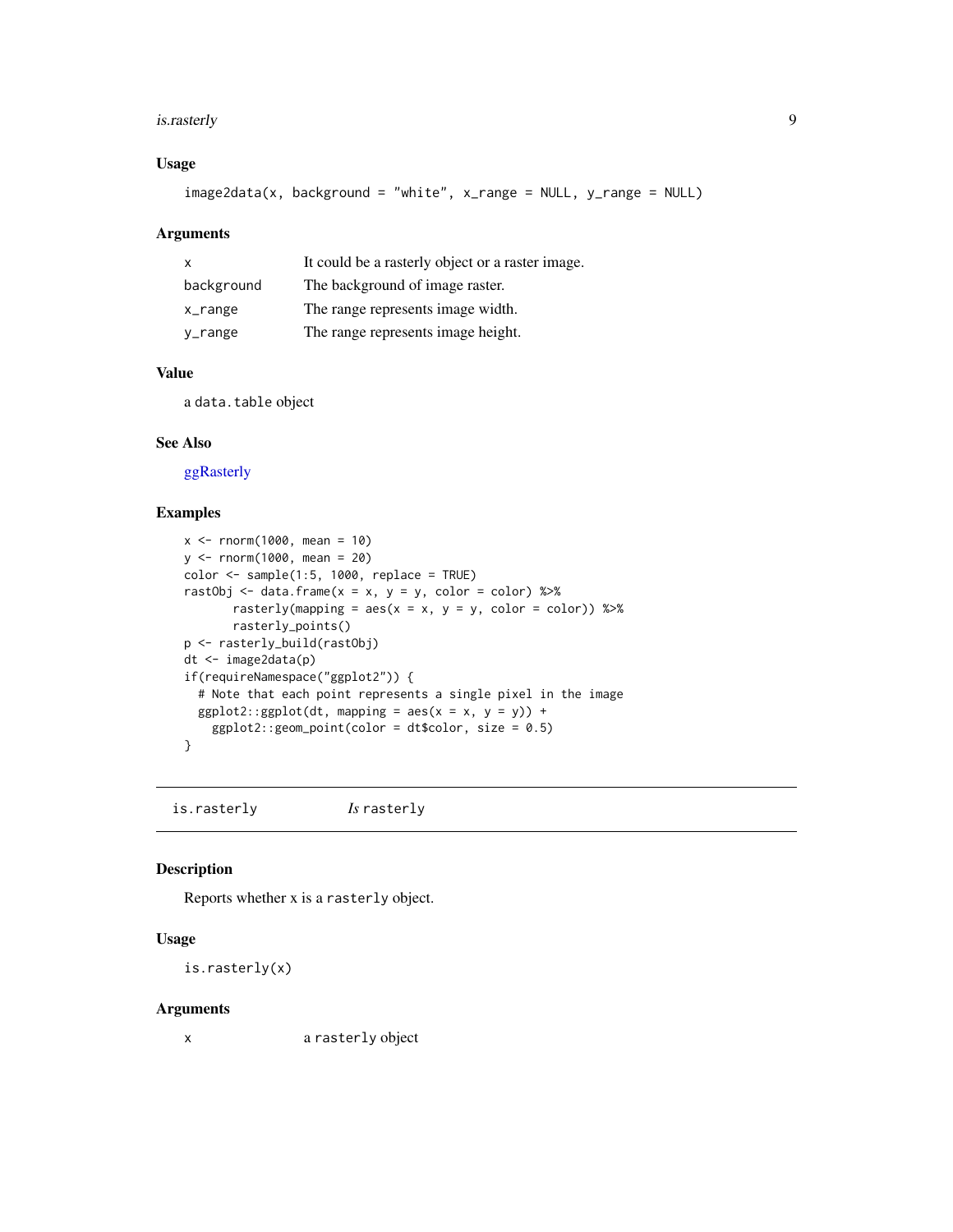<span id="page-9-0"></span>is.rasterlyBuild *Is* rasterlyBuild

#### Description

Reports whether x is a rasterlyBuild object. In other word, it helps to define whether this object has been passed through 'rasterly\_build'

#### Usage

```
is.rasterlyBuild(x)
```
#### Arguments

x a rasterly object

<span id="page-9-1"></span>plotRasterly *plotRasterly*

#### Description

Display large data set in plotly

#### Usage

```
plotRasterly(
  data = NULL,
 mapping = acs(),...,
 plot_width = 400,
 plot_height = 400,
  x_range = NULL,
 y_range = NULL,
 background = "white",
  color = NULL,
  show_raster = TRUE,
  drop_data = FALSE,
  variable_check = FALSE,
  alpha = 0.5,
  shape = 19,
 point_size = 0.5,
 as_image = FALSE,
  sizing = c("stretch", "fill", "contain")
\mathcal{E}
```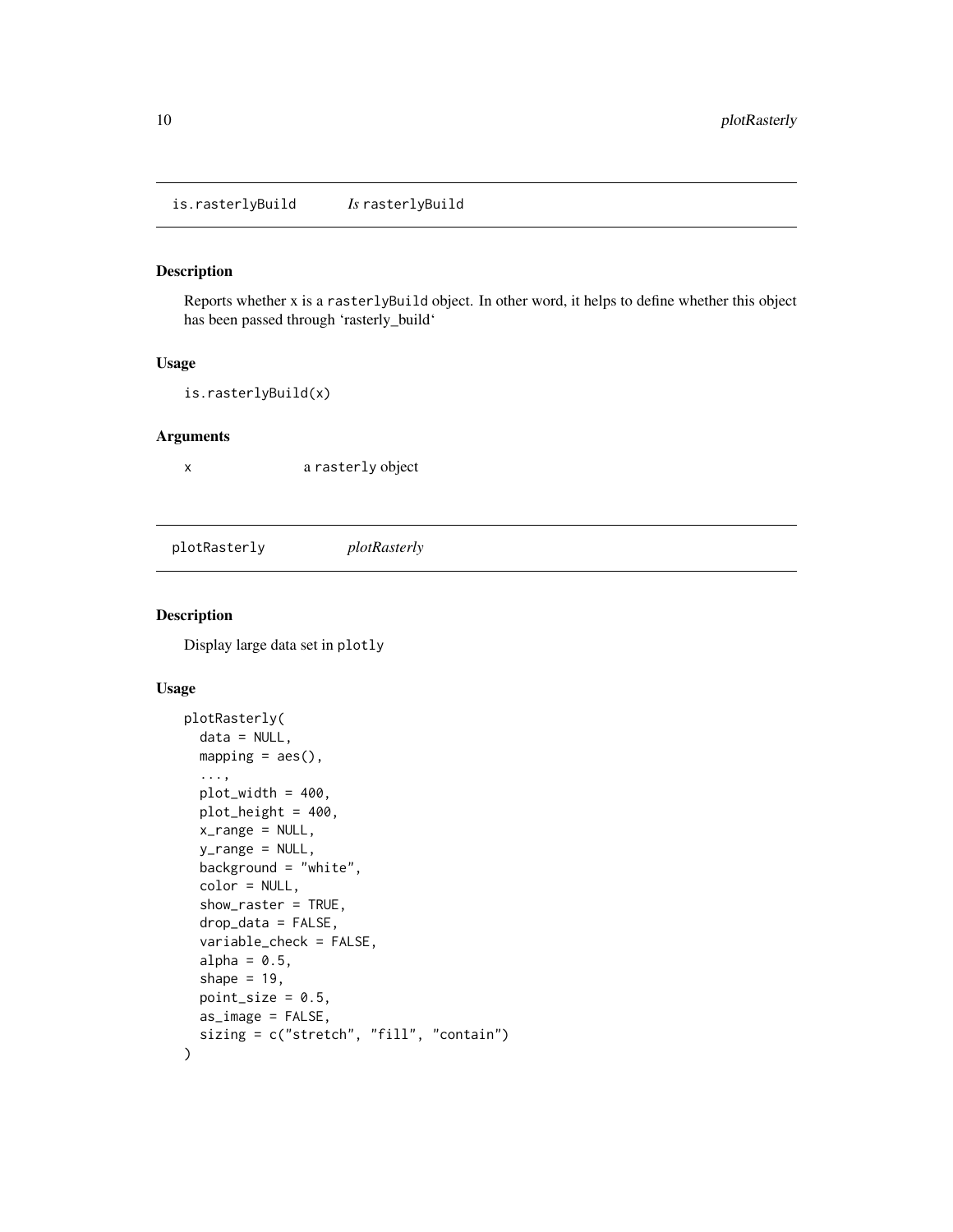#### <span id="page-10-0"></span>plotRasterly 11

#### Arguments

| data        | Dataset to use for generating the plot. If not provided, data must be supplied in<br>each layer of the plot. For best performance, particularly when processing large<br>datasets, use of data.table is recommended.                                                                                                                                                      |
|-------------|---------------------------------------------------------------------------------------------------------------------------------------------------------------------------------------------------------------------------------------------------------------------------------------------------------------------------------------------------------------------------|
| mapping     | Default list of aesthetic mappings to use for plot. The same with ggplot2 aes.<br>See details.                                                                                                                                                                                                                                                                            |
|             | Other arguments which will be passed through to layers.                                                                                                                                                                                                                                                                                                                   |
| plot_width  | Integer. The width of the image to plot; must be a positive integer. A higher<br>value indicates a higher resolution.                                                                                                                                                                                                                                                     |
| plot_height | Integer. The height of the image to plot; must be a positive integer. A higher<br>value indicates a higher resolution.                                                                                                                                                                                                                                                    |
| x_range     | Vector of type numeric. The range of x; it can be used to clip the image. For<br>larger datasets, providing x_range may result in improved performance.                                                                                                                                                                                                                   |
| y_range     | Vector of type numeric. The range of y; it can be used to clip the image. For<br>larger datasets, providing y_range may result in improved performance.                                                                                                                                                                                                                   |
| background  | Character. The background color of the image to plot.                                                                                                                                                                                                                                                                                                                     |
| color       | Vector of type character. It will determine this color vector is a color_map or<br>color_key automatically.                                                                                                                                                                                                                                                               |
|             | • color_map: It has Color(s) used to draw each pixel. The color_map is<br>extended by linear interpolation independently for RGB. The darkness of<br>the mapped color depends upon the values of the aggregation matrix.<br>• color_key: Vector of type character. The color_key is used for categorical<br>variables; it is passed when the color aesthetic is provided. |
| show_raster | Logical. Should the raster be displayed?                                                                                                                                                                                                                                                                                                                                  |
| drop_data   | Logical. When working with large datasets, drops the original data once pro-<br>cessed according to the provided aes() parameters, using the remove() func-<br>tion. See details for additional information.                                                                                                                                                              |
|             | variable_check Logical. If TRUE, drops unused columns to save memory; may result in reduced<br>performance.                                                                                                                                                                                                                                                               |
| alpha       | The transparency of points, from 0 to 1.                                                                                                                                                                                                                                                                                                                                  |
| shape       | The shape of points, see pch.                                                                                                                                                                                                                                                                                                                                             |
| point_size  | The size of points.                                                                                                                                                                                                                                                                                                                                                       |
| as_image    | Logical value. If FALSE, image raster will be transformed into a data frame,<br>hence a points layer would be pipped on plotly; conversely, a raster layer will<br>be added.                                                                                                                                                                                              |
| sizing      | It affects only with as_image = TRUE. Specifies which dimension of the image to<br>constrain. One of "stretch" "fill", "contain". see https://plot.ly/r/reference/#Layout_and_layout_style_obje                                                                                                                                                                           |

#### Value

a plotly widget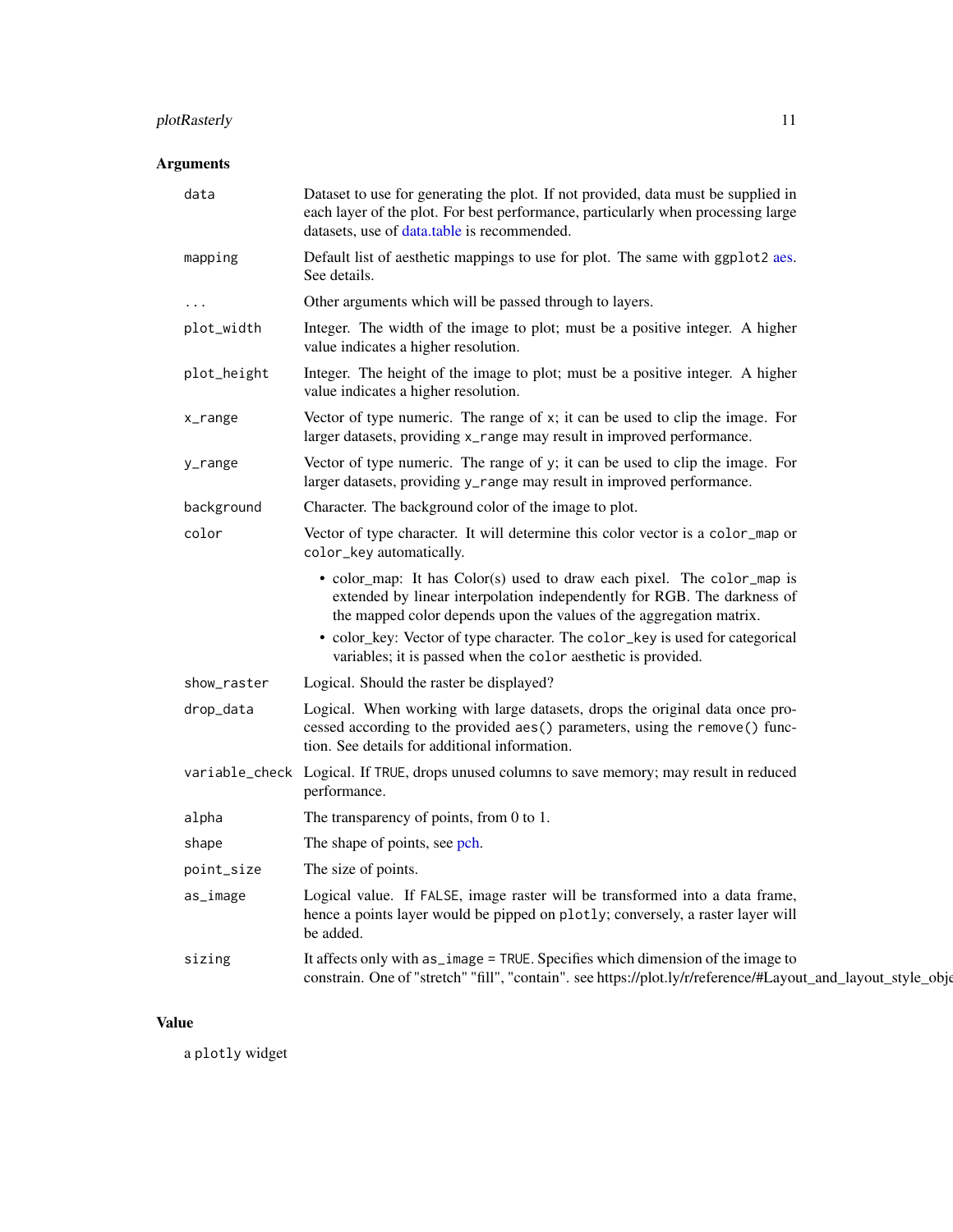#### <span id="page-11-0"></span>See Also

[ggRasterly](#page-5-1), [plot.rasterly](#page-21-1)

#### Examples

```
## Not run:
library(rasterly)
if(requireNamespace("plotly") &&
    requireNamespace("data.table") &&
    requireNamespace("lubridate")) {
   # Load data
url1 <- "https://raw.githubusercontent.com/plotly/datasets/master/uber-rides-data1.csv"
 ridesRaw_1 < - url1 %>%
  data.table::fread(stringsAsFactors = FALSE)
url2 <- "https://raw.githubusercontent.com/plotly/datasets/master/uber-rides-data2.csv"
ridesRaw_2 \leftarrow url2 %\ggdata.table::fread(stringsAsFactors = FALSE)
url3 <- "https://raw.githubusercontent.com/plotly/datasets/master/uber-rides-data3.csv"
ridesRaw_3 \leftarrow ur13 %data.table::fread(stringsAsFactors = FALSE)
ridesDf <- list(ridesRaw_1, ridesRaw_2, ridesRaw_3) %>%
  data.table::rbindlist()
 time <- lubridate::ymd_hms(ridesDf$`Date/Time`)
ridesDf <-
  ridesDf[, 'Date/Time':=NULL][, list(Lat,
              Lon,
              hour = lubridate::hour(time),
              month = lubridate::month(time),
              day = lubridate::day(time))]
 # A point layer is added
 plotRasterly(data = ridesDf,
              mapping = \text{aes}(x = \text{Lat}, y = \text{ Lon}, \text{ color} = \text{hour}),color = hourColors_map,
              as_image = FALSE)
 # An image layer is added
 plotRasterly(data = ridesDf,
               mapping = aes(x = Lat, y = Lon, color = hour),
               color = hourColors_map,
               as_image = TRUE)
}
## End(Not run)
```
rasterize\_points *rasterize\_points*

#### **Description**

Points layer for "rasterly". Deprecated now, please use rasterly\_points instead.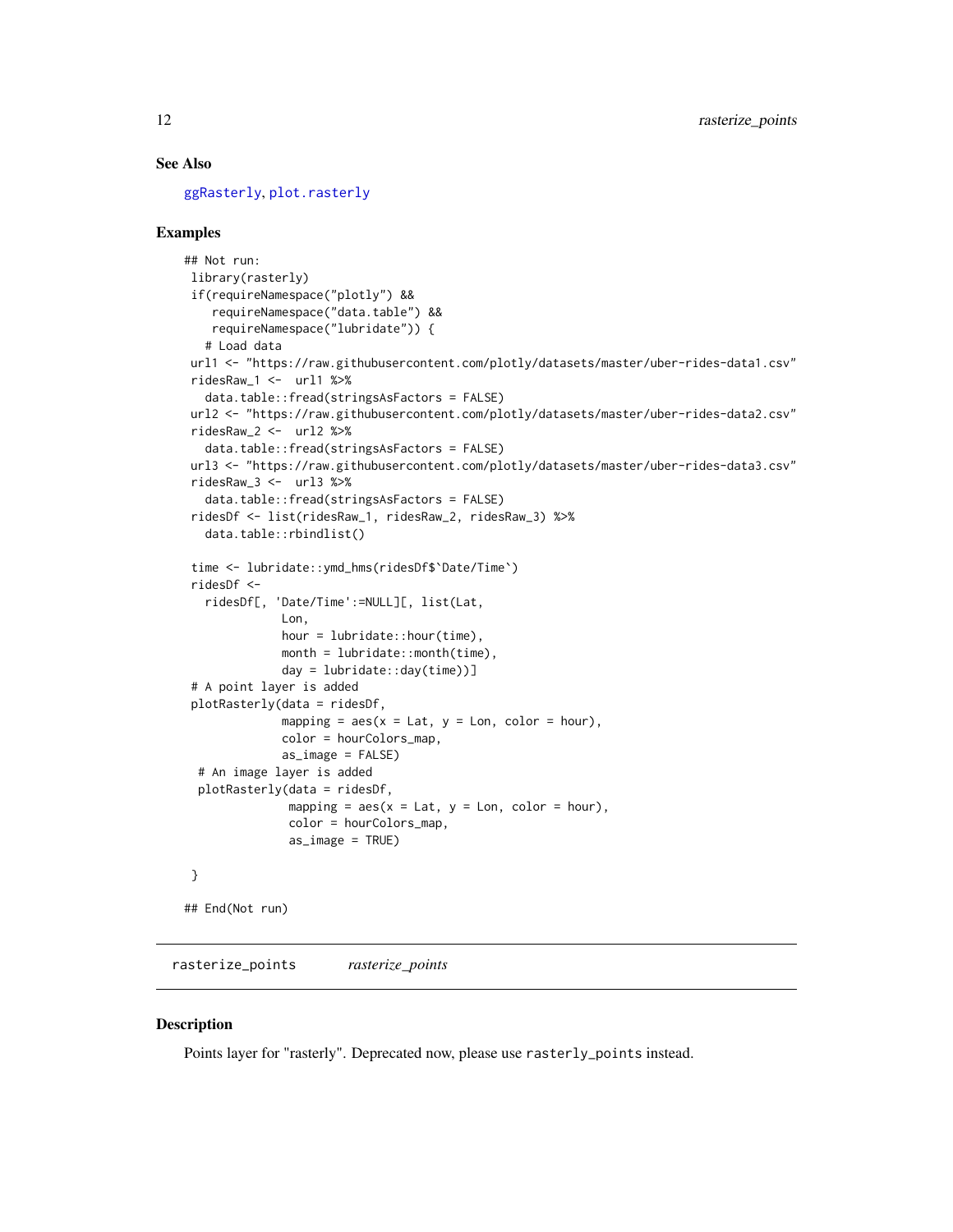#### rasterize\_points 13

#### Usage

```
rasterize_points(
 rastObj,
 data = NULL,
 mapping = acs(),
  ...,
 xlim = NULL,ylim = NULL,
 max_size = NULL,
 reduction_func = NULL,
 layout = NULL,
 glyph = NULL,
 group_by_data_table = NULL,
 inherit.aes = TRUE
)
```
#### Arguments

| rast0bj             | A rasterly object.                                                                                                                                                                                                                                                                                                                                                                                  |  |
|---------------------|-----------------------------------------------------------------------------------------------------------------------------------------------------------------------------------------------------------------------------------------------------------------------------------------------------------------------------------------------------------------------------------------------------|--|
| data                | A data. frame or function with an argument x, specifying the dataset to use<br>for plotting. If data is NULL, the data argument provided to rasterly may be<br>passed through.                                                                                                                                                                                                                      |  |
| mapping             | Default list of aesthetic mappings to use for plot. If provided and inherit.aes<br>= TRUE, it will be stacked on top of the mappings passed to rasterly.                                                                                                                                                                                                                                            |  |
| $\cdots$            | Pass-through arguments provided by rasterly.                                                                                                                                                                                                                                                                                                                                                        |  |
| xlim                | Vector of type numeric. X limits in this layer.                                                                                                                                                                                                                                                                                                                                                     |  |
| ylim                | Vector of type numeric. Y limits in this layer.                                                                                                                                                                                                                                                                                                                                                     |  |
| max_size            | Numeric. When size changes, the upper bound of the number of pixels over<br>which to spread a single observation.                                                                                                                                                                                                                                                                                   |  |
|                     | reduction_func Function. A reduction function is used to aggregate data points into their pixel<br>representations. Currently supported reduction operators are sum, any, mean, m2,<br>first, last, min and max. Default is sum. See details.                                                                                                                                                       |  |
| layout              | Character. The method used to generate layouts for multiple images. The default<br>is weighted. Useful for categorical data (i.e. "color" is provided via aes()).<br>weighted specifies that the final raster should be a weighted combination of<br>each (categorical) aggregation matrix. Conversely, cover indicates that the af-<br>terwards objects will be drawn on top of the previous ones. |  |
| glyph               | Character. Currently, only "circle" and "square" are supported; as the size of<br>the pixels increases, how should they spread out – should the pattern be circular<br>or square? Other glyphs may be added in the future.                                                                                                                                                                          |  |
| group_by_data_table |                                                                                                                                                                                                                                                                                                                                                                                                     |  |
|                     | Logical. Default is TRUE; when "color" is provided via aes(), the "group by"<br>operation may be perfromed within data.table or natively within rasterly.<br>Generally, group_by_data_table = TRUE is faster, but for very large datasets<br>grouping within rasterly may offer better performance.                                                                                                 |  |
| inherit.aes         | If FALSE, overrides the default aesthetics, rather than combining with them.                                                                                                                                                                                                                                                                                                                        |  |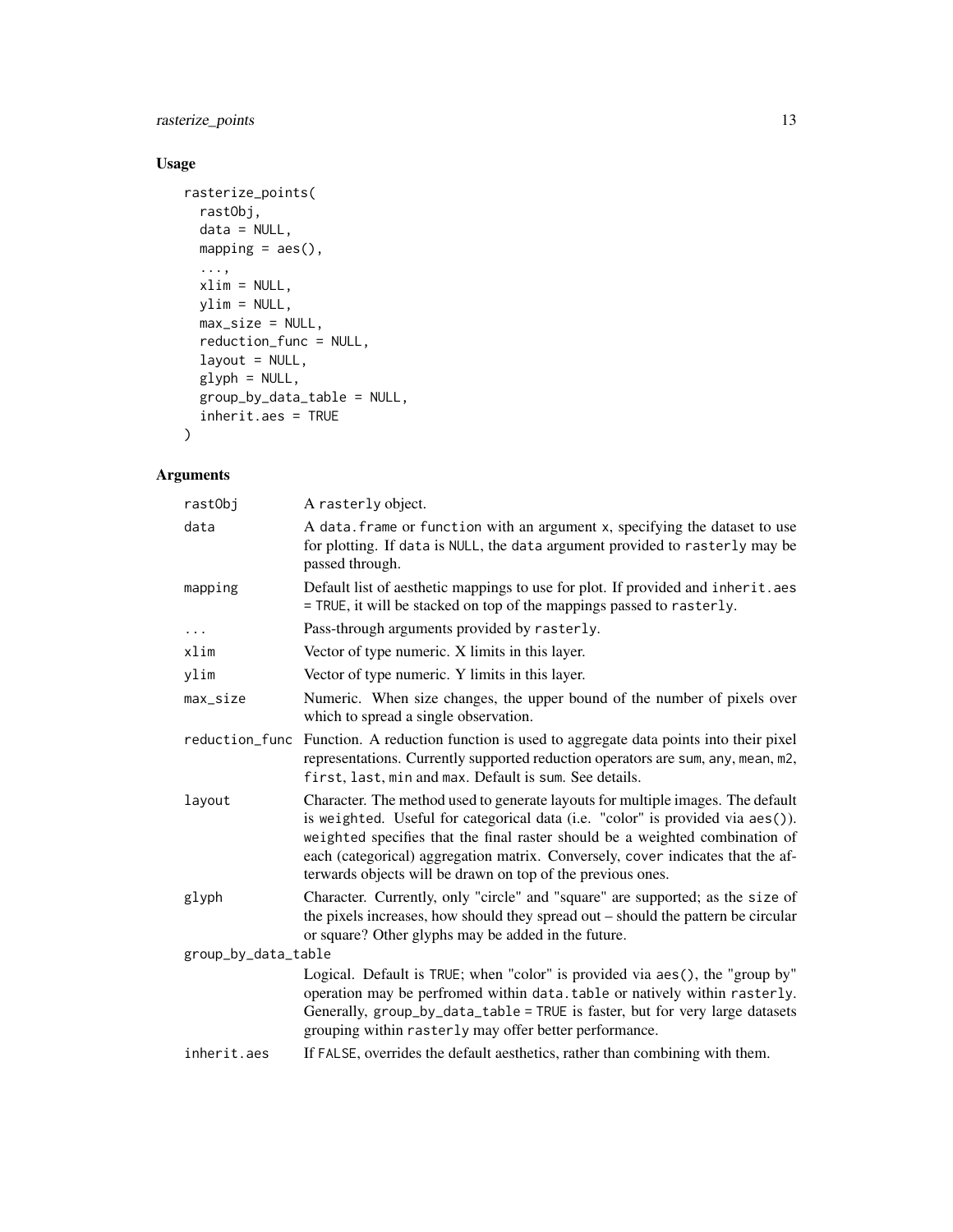#### <span id="page-13-0"></span>See Also

[rasterly\\_points](#page-17-1)

<span id="page-13-1"></span>rasterly *Easily and rapidly generate raster image data with support for Plotly.js*

#### Description

Create a rasterly object, to which aggregation layers may be added. This function is the first step in the process to generate raster image data using the rasterly package.

#### Usage

```
rasterly(
 data = NULL,
 mapping = acs(),...,
 plot_width = 600,
 plot_height = 600,
 x_range = NULL,
 y_range = NULL,
 background = "white",
  color = NULL,
  show_raster = TRUE,
 drop_data = FALSE,
  variable_check = FALSE
)
```
#### Arguments

| data        | Dataset to use for generating the plot. If not provided, data must be supplied in<br>each layer of the plot. For best performance, particularly when processing large<br>datasets, use of data.table is recommended. |
|-------------|----------------------------------------------------------------------------------------------------------------------------------------------------------------------------------------------------------------------|
| mapping     | Default list of aesthetic mappings to use for plot. The same with ggplot2 aes.<br>See details.                                                                                                                       |
| $\ddotsc$   | Other arguments which will be passed through to layers.                                                                                                                                                              |
| plot_width  | Integer. The width of the image to plot; must be a positive integer. A higher<br>value indicates a higher resolution.                                                                                                |
| plot_height | Integer. The height of the image to plot; must be a positive integer. A higher<br>value indicates a higher resolution.                                                                                               |
| x_range     | Vector of type numeric. The range of $x$ ; it can be used to clip the image. For<br>larger datasets, providing x_range may result in improved performance.                                                           |
| y_range     | Vector of type numeric. The range of y; it can be used to clip the image. For<br>larger datasets, providing y_range may result in improved performance.                                                              |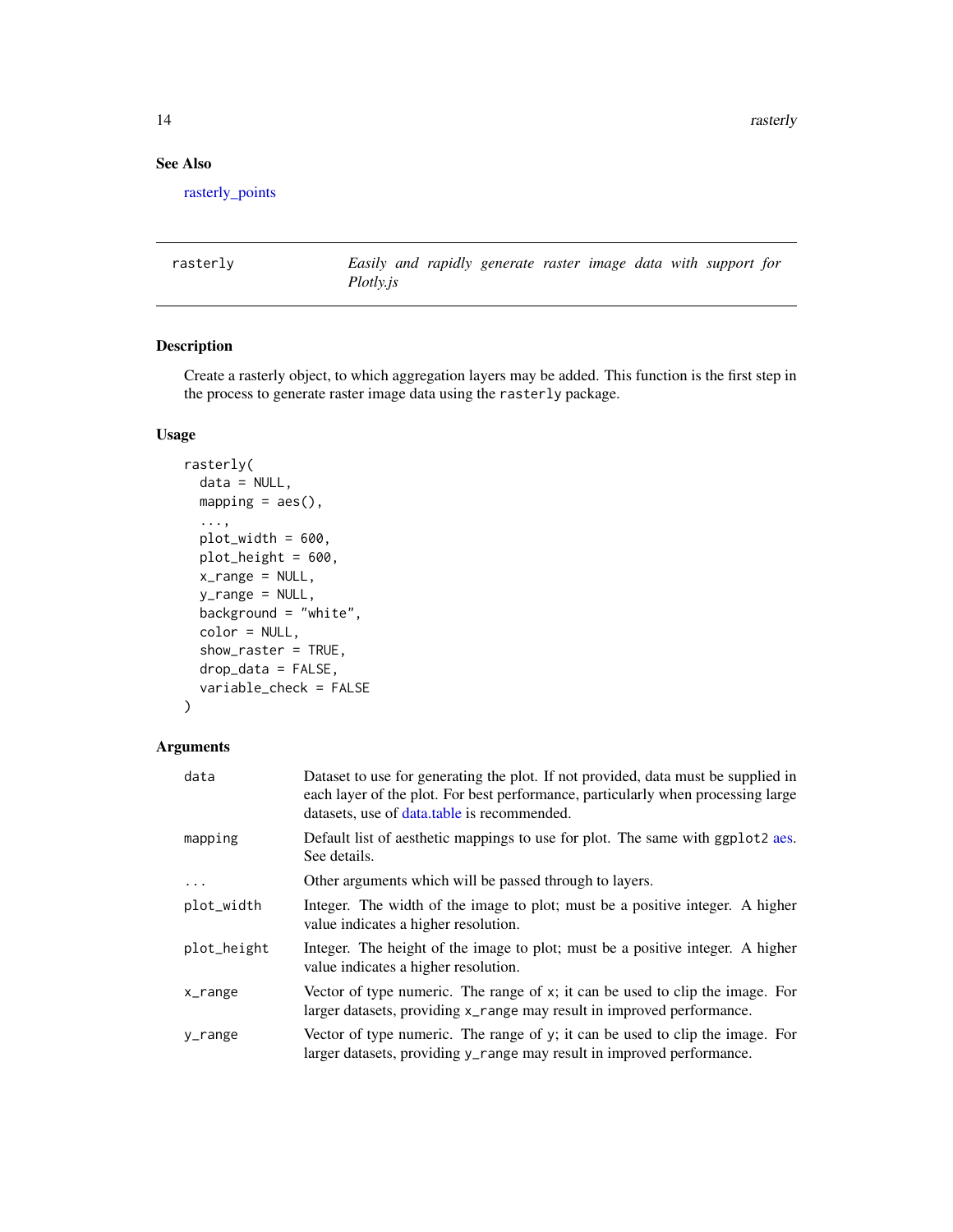#### <span id="page-14-0"></span>rasterly and the state of the state of the state of the state of the state of the state of the state of the state of the state of the state of the state of the state of the state of the state of the state of the state of t

| background  | Character. The background color of the image to plot.                                                                                                                                                                                                                                                                                                                     |
|-------------|---------------------------------------------------------------------------------------------------------------------------------------------------------------------------------------------------------------------------------------------------------------------------------------------------------------------------------------------------------------------------|
| color       | Vector of type character. It will determine this color vector is a color_map or<br>color_key automatically.                                                                                                                                                                                                                                                               |
|             | • color_map: It has Color(s) used to draw each pixel. The color_map is<br>extended by linear interpolation independently for RGB. The darkness of<br>the mapped color depends upon the values of the aggregation matrix.<br>• color_key: Vector of type character. The color_key is used for categorical<br>variables; it is passed when the color aesthetic is provided. |
| show raster | Logical. Should the raster be displayed?                                                                                                                                                                                                                                                                                                                                  |
| drop_data   | Logical. When working with large datasets, drops the original data once pro-<br>cessed according to the provided aes() parameters, using the remove() func-<br>tion. See details for additional information.                                                                                                                                                              |
|             | variable_check Logical. If TRUE, drops unused columns to save memory; may result in reduced<br>performance.                                                                                                                                                                                                                                                               |

#### Details

- The rasterly package currently supports five aesthetics via aes(): x, y, on, color, and size. The "on" aesthetic specifies the variable upon which the reduction function should be applied to generate the raster data.
- drop\_data can help save space, particularly when large datasets are used. However, dropping the original dataset may result in errors when attempting to set or update aes() parameters within rasterly layers.

#### Value

An environment wrapped by a list which defines the properties of the raster data to be generated.

#### **Note**

Calling rasterly() without providing rasterly\_...() layers has no effect. More info can be found in [README.md](https://github.com/plotly/rasterly/blob/master/README.md)

#### See Also

[rasterly\\_points,](#page-17-1) [rasterly\\_build,](#page-15-1) [\[.rasterly,](#page-4-1) [\[<-.rasterly](#page-4-1) [ggRasterly,](#page-5-1) [plotRasterly](#page-9-1)

#### Examples

```
## Not run:
if(requireNamespace("data.table")) {
url1 <- "https://raw.githubusercontent.com/plotly/datasets/master/uber-rides-data1.csv"
ridesRaw_1 <- url1 %>%
  data.table::fread(stringsAsFactors = FALSE)
url2 <- "https://raw.githubusercontent.com/plotly/datasets/master/uber-rides-data2.csv"
ridesRaw_2 <- url2 %>%
  data.table::fread(stringsAsFactors = FALSE)
url3 <- "https://raw.githubusercontent.com/plotly/datasets/master/uber-rides-data3.csv"
```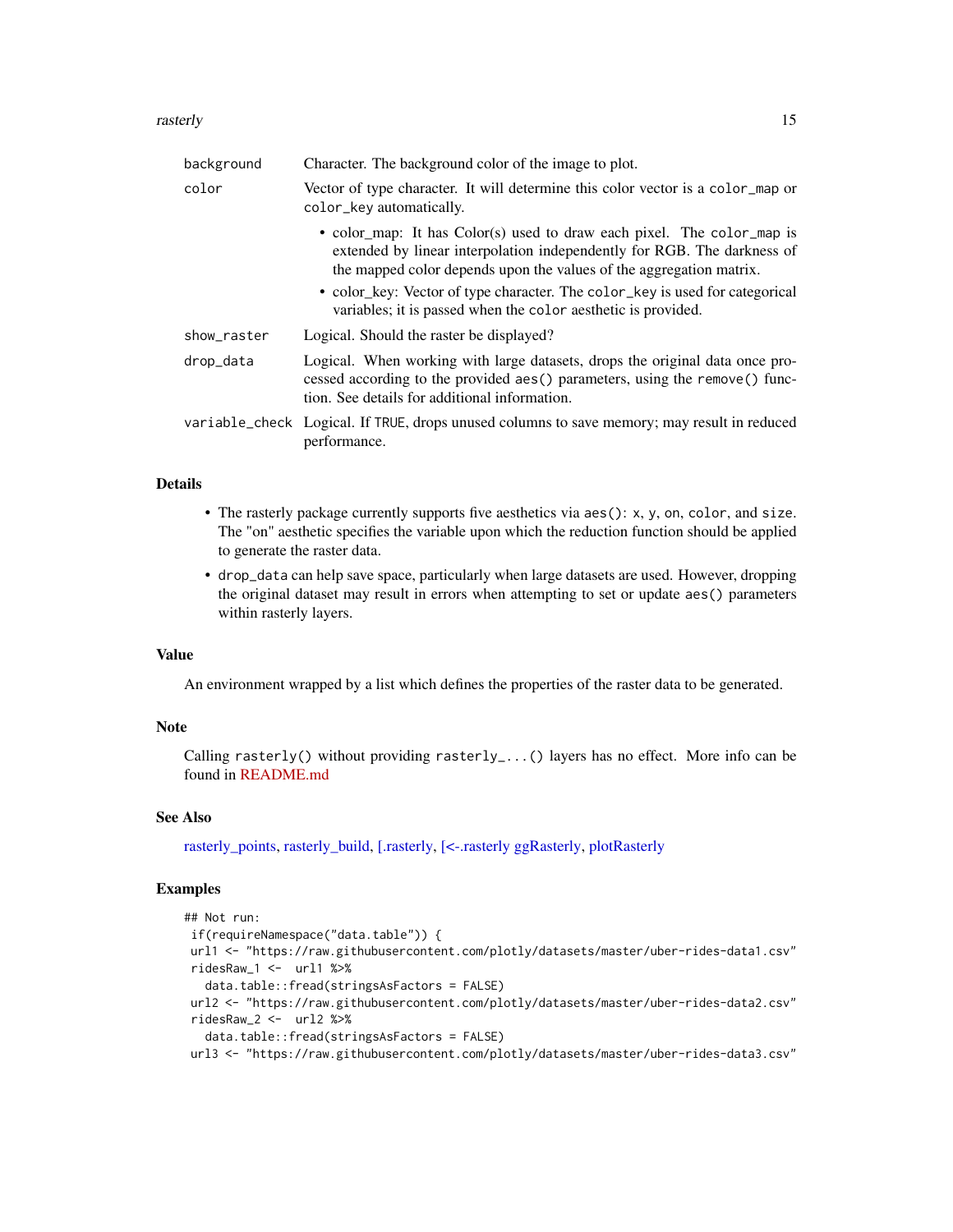```
ridesRaw_3 \leftarrow ur13 %data.table::fread(stringsAsFactors = FALSE)
ridesDf <- list(ridesRaw_1, ridesRaw_2, ridesRaw_3) %>%
  data.table::rbindlist()
ridesDf %>%
      rasterly(mapping = aes(x = Lat, y = Lon)) %>%
       rasterly_points()
}
## End(Not run)
```
<span id="page-15-1"></span>rasterly\_build *rasterly\_build*

#### Description

Produce a rasterly object and return the raster information required to produce an image

#### Usage

```
rasterly_build(rastObj)
```
#### Arguments

| rastObj | A rasterly object. It should be a list of environments composed of a rasterly() |
|---------|---------------------------------------------------------------------------------|
|         | and several rasterly_ layers.                                                   |

#### Note

A rasterly object will never be produced until rasterly\_build() is called.

#### See Also

[rasterly,](#page-13-1) [rasterly\\_points,](#page-17-1) [\[.rasterly,](#page-4-1) [\[<-.rasterly](#page-4-1)

#### Examples

```
r <- data.frame(x = rnorm(1e5), y = rnorm(1e5)) %>%
       rasterly(mapping = \text{aes}(x = x, y = y)) %>%
       rasterly_points(color = fire_map)
str(r)
p <- rasterly_build(r)
str(p)
```
<span id="page-15-0"></span>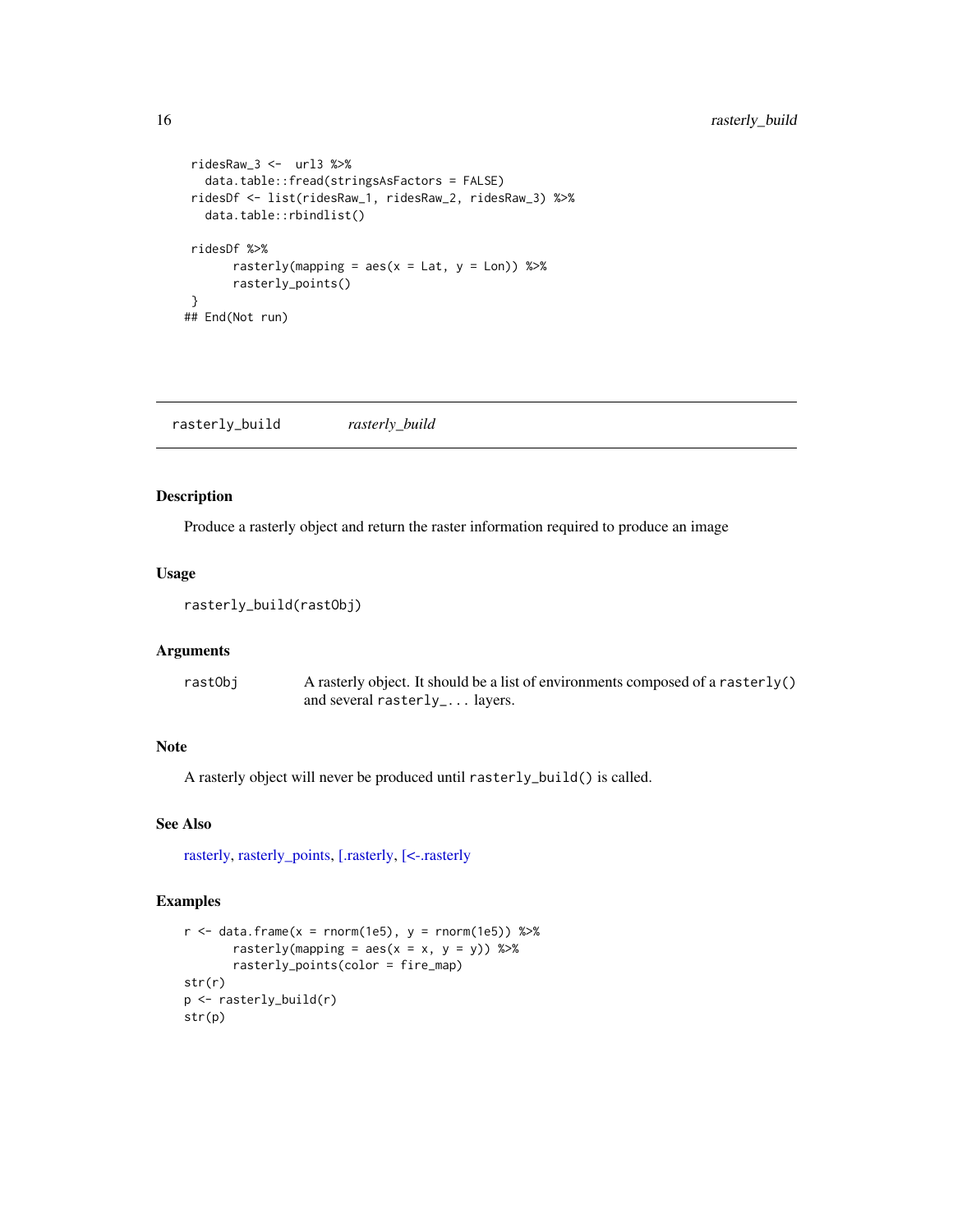#### <span id="page-16-0"></span>Description

Guides layer for "rasterly".

#### Usage

```
rasterly_guides(
  rastObj,
 x_pretty = NULL,
 y_pretty = NULL,
 panel_background = "grey92",
 panel_line = "white"
)
```
#### Arguments

| rastObi                               | A "rasterly" object.                                                                                                                                                                              |
|---------------------------------------|---------------------------------------------------------------------------------------------------------------------------------------------------------------------------------------------------|
| x_pretty                              | The pretty on x. Compute a sequence of about $n+1$ equally spaced 'round' values<br>which cover the range of the values in x. If it is not provided, x_pretty will be<br>generated by the x range |
| y_pretty                              | The pretty on y.                                                                                                                                                                                  |
| panel_background<br>Panel background. |                                                                                                                                                                                                   |
| panel_line                            | Panel line color                                                                                                                                                                                  |

#### Details

When an image has a 'complicated' background, the drawing time increases significantly. So it is not recommended. A suggestion to draw grid guides is to transform image data to a data frame via [image2data,](#page-7-1) then use ggplot or plotly to display.

#### See Also

[ggRasterly](#page-5-1)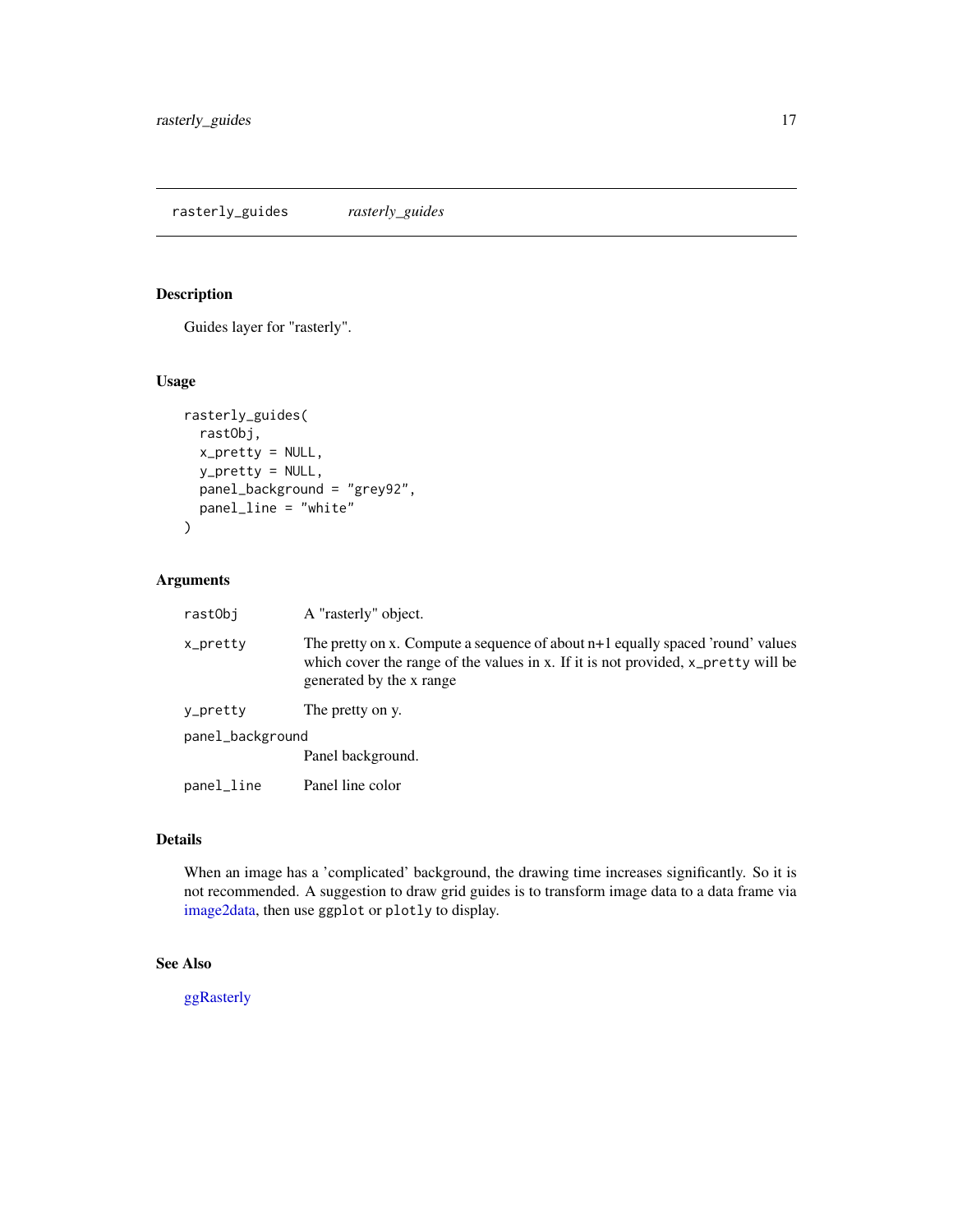<span id="page-17-1"></span><span id="page-17-0"></span>rasterly\_points *rasterly\_points*

#### Description

Points layer for rasterly.

#### Usage

```
rasterly_points(
  rastObj,
  data = NULL,mapping = acs(),...,
 xlim = NULL,
 ylim = NULL,
 max_size = NULL,
 reduction_func = NULL,
 layout = NULL,
 glyph = NULL,group_by_data_table = NULL,
  inherit.aes = TRUE
\mathcal{L}
```
#### Arguments

| rastObj    | A rasterly object.                                                                                                                                                                                                                                                                                                                                                                                  |
|------------|-----------------------------------------------------------------------------------------------------------------------------------------------------------------------------------------------------------------------------------------------------------------------------------------------------------------------------------------------------------------------------------------------------|
| data       | A data. frame or function with an argument x, specifying the dataset to use<br>for plotting. If data is NULL, the data argument provided to rasterly may be<br>passed through.                                                                                                                                                                                                                      |
| mapping    | Default list of aesthetic mappings to use for plot. If provided and inherit.aes<br>= TRUE, it will be stacked on top of the mappings passed to rasterly.                                                                                                                                                                                                                                            |
| $\cdots$   | Pass-through arguments provided by rasterly.                                                                                                                                                                                                                                                                                                                                                        |
| xlim       | Vector of type numeric. X limits in this layer.                                                                                                                                                                                                                                                                                                                                                     |
| ylim       | Vector of type numeric. Y limits in this layer.                                                                                                                                                                                                                                                                                                                                                     |
| $max_size$ | Numeric. When size changes, the upper bound of the number of pixels over<br>which to spread a single observation.                                                                                                                                                                                                                                                                                   |
|            | reduction_func Function. A reduction function is used to aggregate data points into their pixel<br>representations. Currently supported reduction operators are sum, any, mean, m2,<br>first, last, min and max. Default is sum. See details.                                                                                                                                                       |
| layout     | Character. The method used to generate layouts for multiple images. The default<br>is weighted. Useful for categorical data (i.e. "color" is provided via aes()).<br>weighted specifies that the final raster should be a weighted combination of<br>each (categorical) aggregation matrix. Conversely, cover indicates that the af-<br>terwards objects will be drawn on top of the previous ones. |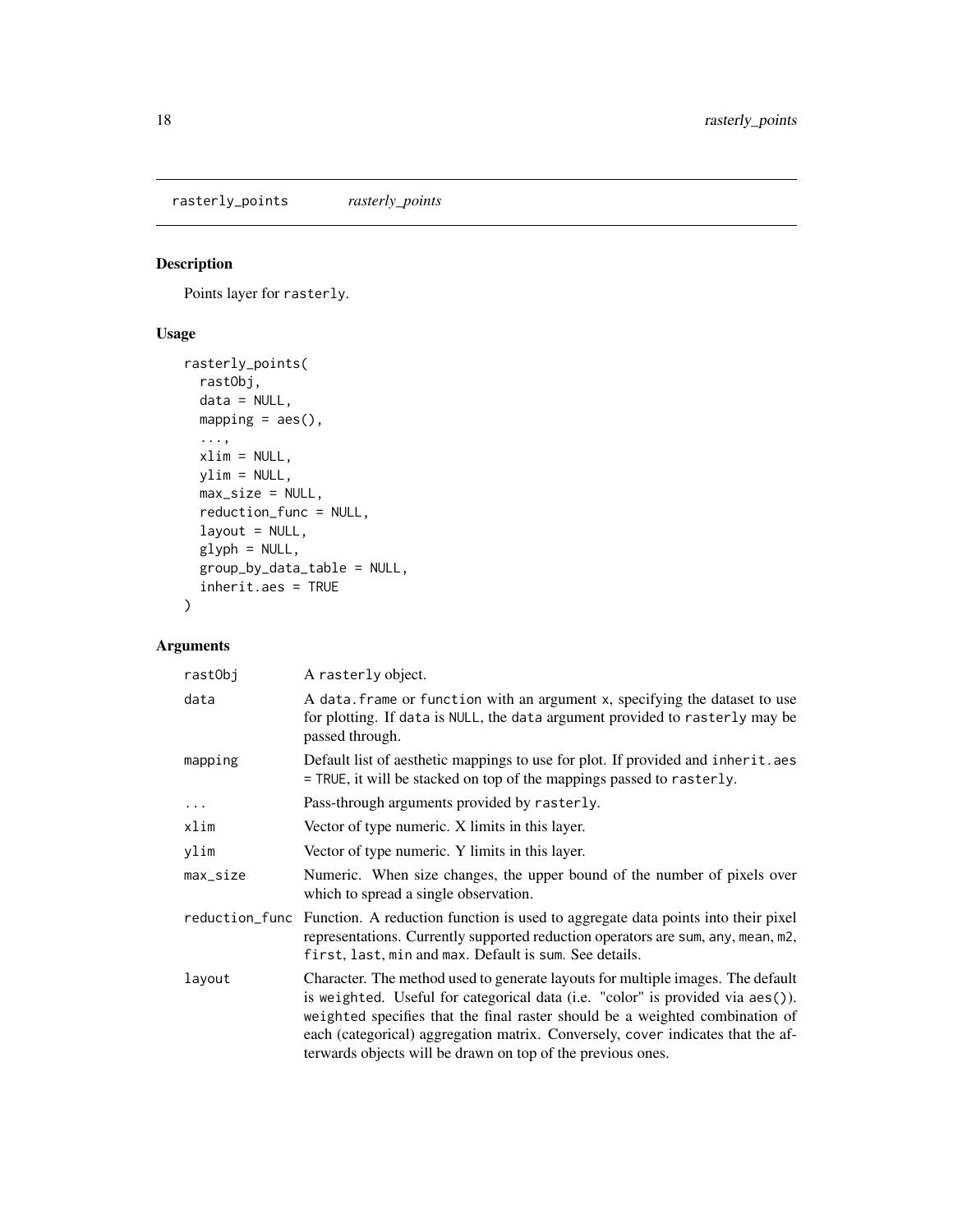<span id="page-18-0"></span>

| glyph               | Character. Currently, only "circle" and "square" are supported; as the size of<br>the pixels increases, how should they spread out – should the pattern be circular<br>or square? Other glyphs may be added in the future.                                                                           |
|---------------------|------------------------------------------------------------------------------------------------------------------------------------------------------------------------------------------------------------------------------------------------------------------------------------------------------|
| group_by_data_table |                                                                                                                                                                                                                                                                                                      |
|                     | Logical. Default is TRUE; when "color" is provided via aes(), the "group by"<br>operation may be perfromed within data. table or natively within rasterly.<br>Generally, group_by_data_table = TRUE is faster, but for very large datasets<br>grouping within rasterly may offer better performance. |
| inherit.aes         | If FALSE, overrides the default aesthetics, rather than combining with them.                                                                                                                                                                                                                         |

#### **Details**

Reduction functions

- sum: If on is not provided within aes(), the default is to take the sum within each bin. When on is specified, the function reduces by taking the sum of all elements within the variable named in on.
- any: When on is provided within aes(), the any reduction function specifies whether any elements in on should be mapped to each bin.
- mean: If on is not provided in mapping aes(), on would be set as variable "y" by default. When on is given, the mean reduction function takes the mean of all elements within the variable specified by on.
- m2: Requires that on is specified within aes(). The m2 function computes the sum of square differences from the mean of all elements in the variable specified by on.
- var: Requires that on is specified within aes(). The var function computes the variance over all elements in the vector specified by on.
- sd: Requires that on is specified within aes(). The sd function computes the standard deviation over all elements in the vector specified by on.
- first: Requires that on is specified within aes(). The first function returns the first element in the vector specified by on.
- last: Requires that on is specified within aes(). The last function returns the last element in the vector specified by on.
- min: Requires that on is specified within aes(). The min function returns the minimum value in the vector specified by on.
- max: Requires that on is specified within aes(). The min function returns the maximum value in the vector specified by on.

#### Value

A list of environments.

#### See Also

[rasterly,](#page-13-1) [rasterly\\_build,](#page-15-1) [\[.rasterly,](#page-4-1) [\[<-.rasterly](#page-4-1)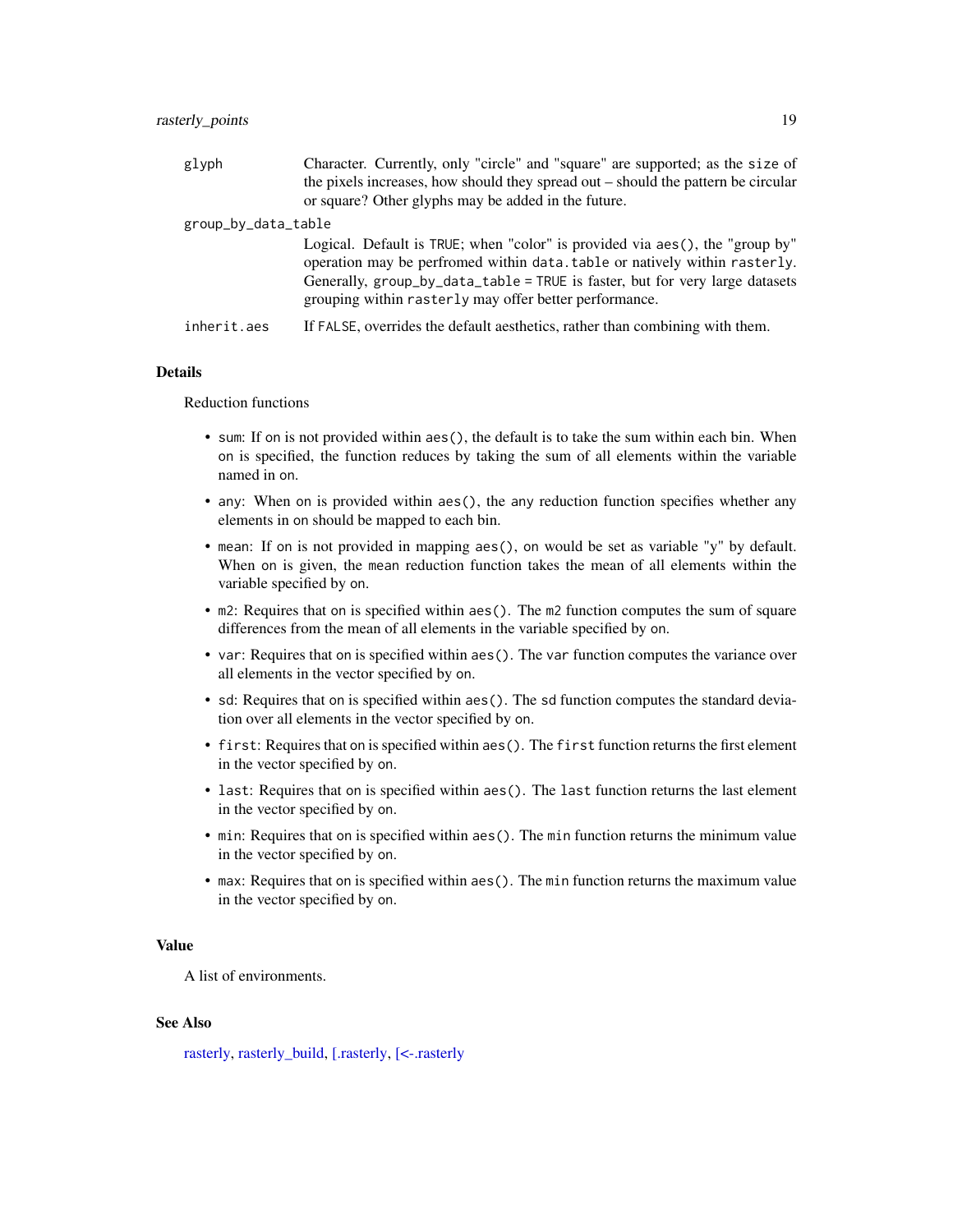#### Examples

```
## Not run:
  library(rasterly)
   if(requireNamespace("grid") && requireNamespace("gridExtra")) {
     x \le- rnorm(1e7)
     y \le - rnorm(1e7)
     category <- sample(1:5, 1e7, replace = TRUE)
     data.frame(x = x, y = y, category = category) %>%
       rasterly(mapping = \text{aes}(x = x, y = y, \text{ color} = \text{category})) %>%
       rasterly_points(layout = "weighted") -> ds1
     ds1
     # layout with cover
     data.frame(x = x, y = y, category = category) %>%
       rasterly(mapping = \text{aes}(x = x, y = y, \text{ color} = \text{category})) %>%
       rasterly_points(layout = "cover") -> ds2
     ds2
     # display side by side
     grid::grid.newpage()
     gridExtra::grid.arrange(
        grobs = list(rasterlyGrob(ds1), rasterlyGrob(ds2)),
        ncol = 2,
        top = "'weighted' layout versus 'cover' layout"
     \lambda}
```
## End(Not run)

| rplot | Rasterly plot |  |
|-------|---------------|--|
|-------|---------------|--|

#### Description

rplot is created to generate rasterly plot quickly but with base [plot](#page-0-0) design. It is convenient but lacks flexibility and [rasterly](#page-13-1) is highly recommended for a more versatile method.

#### Usage

```
rplot(x, y = NULL, ...)## Default S3 method:
rplot(
 x,
 y = NULL,
  ...,
 plot\_width = 600,
 plot_height = 600,
  x_range = NULL,
  y_range = NULL,
```
<span id="page-19-0"></span>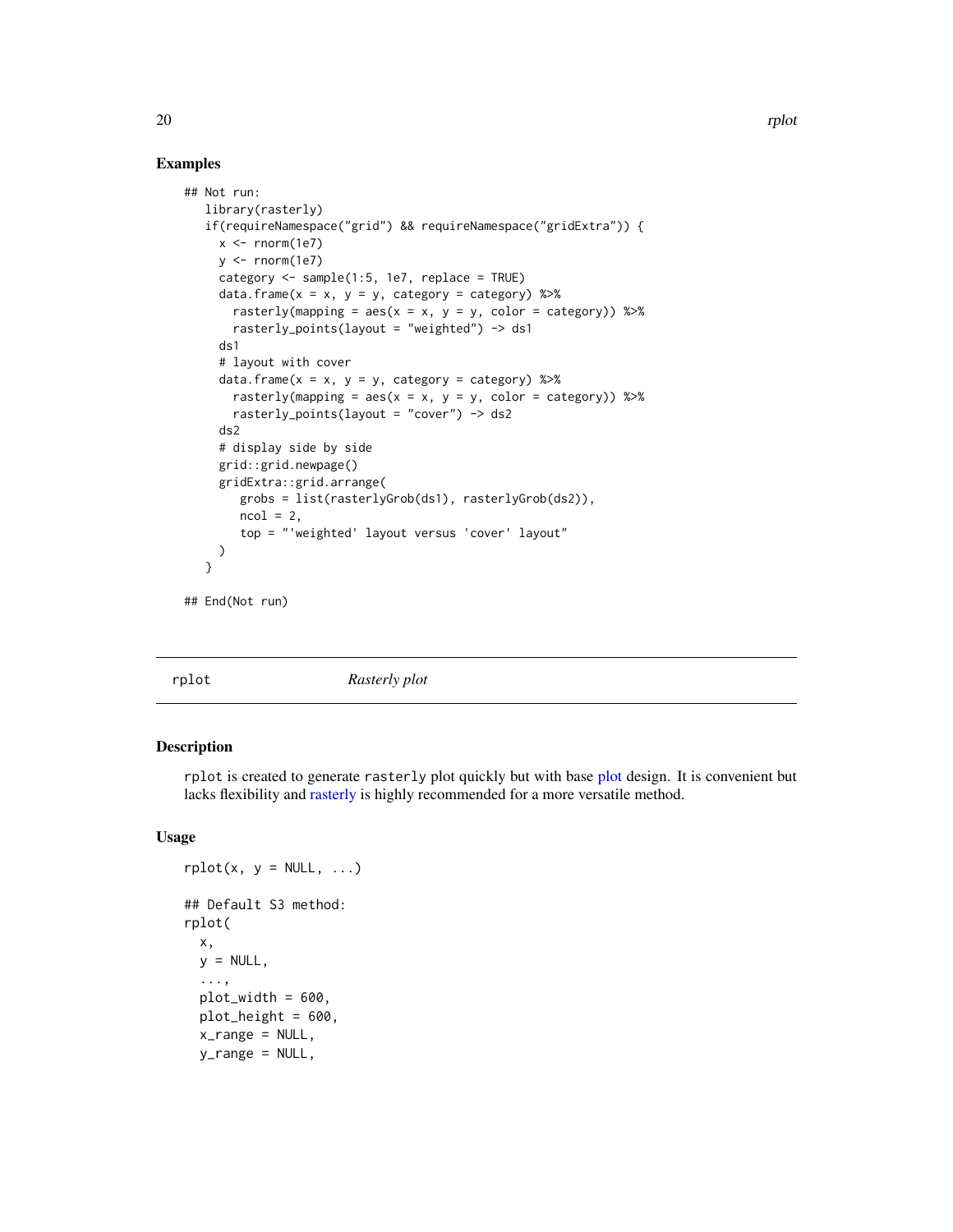<span id="page-20-0"></span>rplot that the contract of the contract of the contract of the contract of the contract of the contract of the contract of the contract of the contract of the contract of the contract of the contract of the contract of the

```
background = "white",
reduction_func = NULL,
layout = NULL,
glyph = NULL
```
#### Arguments

)

| x, y        | Coordinates x, y for the plot.                                                                                                                                                                                                                                                                                                                                                                      |
|-------------|-----------------------------------------------------------------------------------------------------------------------------------------------------------------------------------------------------------------------------------------------------------------------------------------------------------------------------------------------------------------------------------------------------|
| $\cdots$    | Other rasterly arguments to pass through.                                                                                                                                                                                                                                                                                                                                                           |
| plot_width  | Integer. The width of the image to plot; must be a positive integer. A higher<br>value indicates a higher resolution.                                                                                                                                                                                                                                                                               |
| plot_height | Integer. The height of the image to plot; must be a positive integer. A higher<br>value indicates a higher resolution.                                                                                                                                                                                                                                                                              |
| x_range     | Vector of type numeric. The range of $x$ ; it can be used to clip the image. For<br>larger datasets, providing x_range may result in improved performance.                                                                                                                                                                                                                                          |
| y_range     | Vector of type numeric. The range of y; it can be used to clip the image. For<br>larger datasets, providing y_range may result in improved performance.                                                                                                                                                                                                                                             |
| background  | Character. The background color of the image to plot.                                                                                                                                                                                                                                                                                                                                               |
|             | reduction_func Function. A reduction function is used to aggregate data points into their pixel<br>representations. Currently supported reduction operators are sum, any, mean, m2,<br>first, last, min and max. Default is sum. See details.                                                                                                                                                       |
| layout      | Character. The method used to generate layouts for multiple images. The default<br>is weighted. Useful for categorical data (i.e. "color" is provided via aes()).<br>weighted specifies that the final raster should be a weighted combination of<br>each (categorical) aggregation matrix. Conversely, cover indicates that the af-<br>terwards objects will be drawn on top of the previous ones. |
| glyph       | Character. Currently, only "circle" and "square" are supported; as the size of<br>the pixels increases, how should they spread out – should the pattern be circular<br>or square? Other glyphs may be added in the future.                                                                                                                                                                          |

#### Details

rasterly arguments are passed through via .... But some of them are noticeable.

- size: Size can be either a specified size (1, 2, 3, etc) or a mapping variable. Since rasterly does not provide point to point display, if the length of input size is the same with the length of x (or y). It will be treated as a mapping variable.
- color: Color can be either a color map vector or a mapping variable. If the length of color is equal to the length of x (or y). It will be treated as a mapping variable.
- on: On is always treated as a mapping variable.

#### See Also

[rasterly](#page-13-1) [rasterly\\_points](#page-17-1)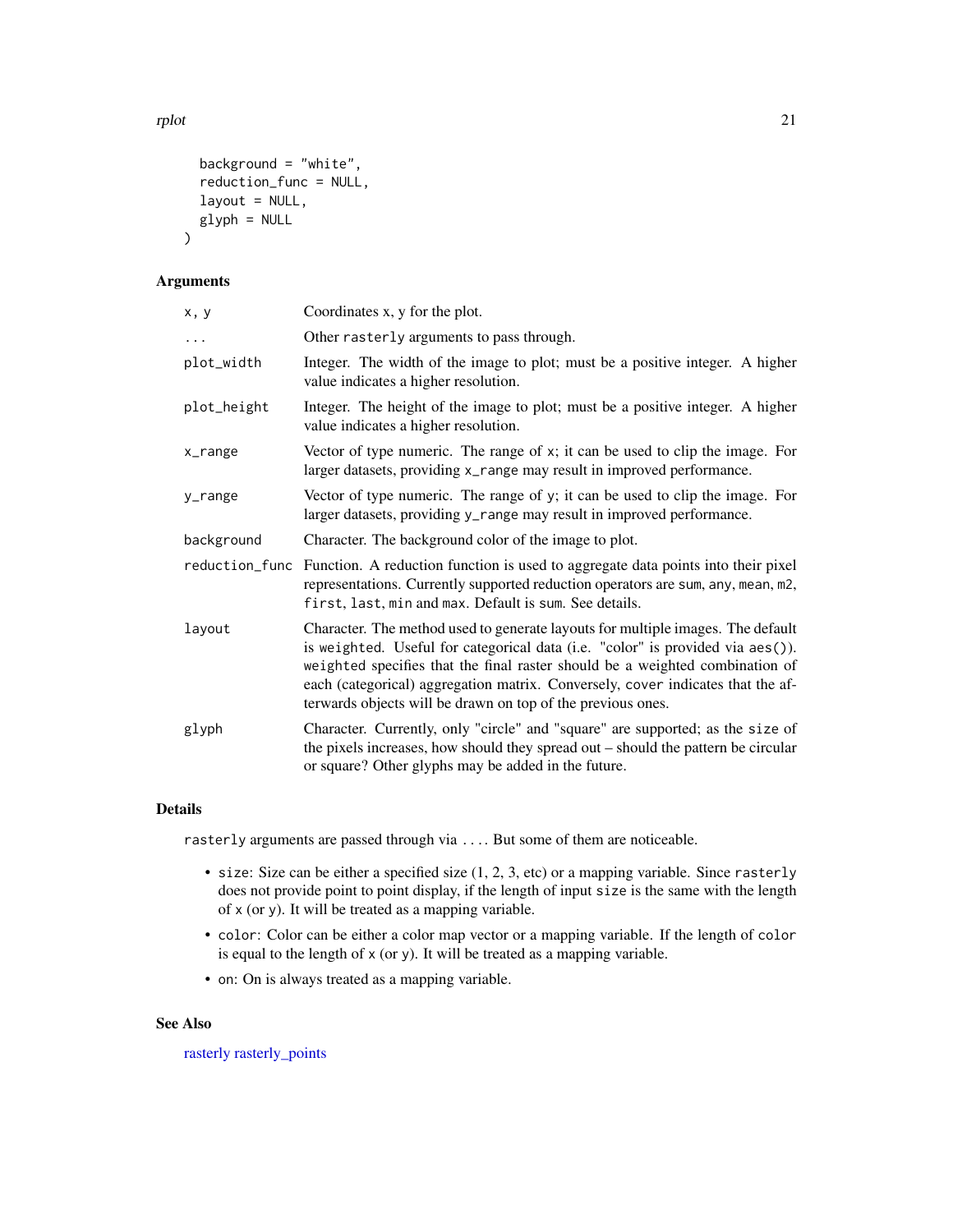22 static static static static static static static static static static static static static static static static

#### Examples

```
if(requireNamespace("ggplot2")) {
 library(ggplot2)
 # `color` represents a variable here
 with(diamonds,
       rplot(x = carat, y = price, color = color)\lambda# `color` represents an actual color vector
 with(diamonds,
       rplot(x = carat, y = price, color = fire_map))
}
```
static *Annotate and customize rasterly figures*

#### <span id="page-21-1"></span>Description

Create a static plot based on rasterly object. This function allows users to add axes, legends and other descriptive details when generating 'rasterly' objects.

#### Usage

```
rasterlyGrob(
 rasterlyObj,
 xlim = NULL,ylim = NULL,
 xlab = NULL,
 ylab = NULL,
 main = NULL,sub = NULL,interpolate = FALSE,
  axes = TRUE,legend = TRUE,legend_label = NULL,
  legend_layer = 1,
  legend_main = NULL,
  axes\_gpar = grid::gpar(col = "black", cex = 1),label\_gpar = grid::gpar(col = "black", cex = 1),main\_gpar = grid::gpar(col = "black", cex = 1.5),legend_gpar = grid::gpar(col = "black", cex = 1.5),
 name = NULL,
 gp = NULL,vp = NULL)
grid.rasterly(
```
<span id="page-21-0"></span>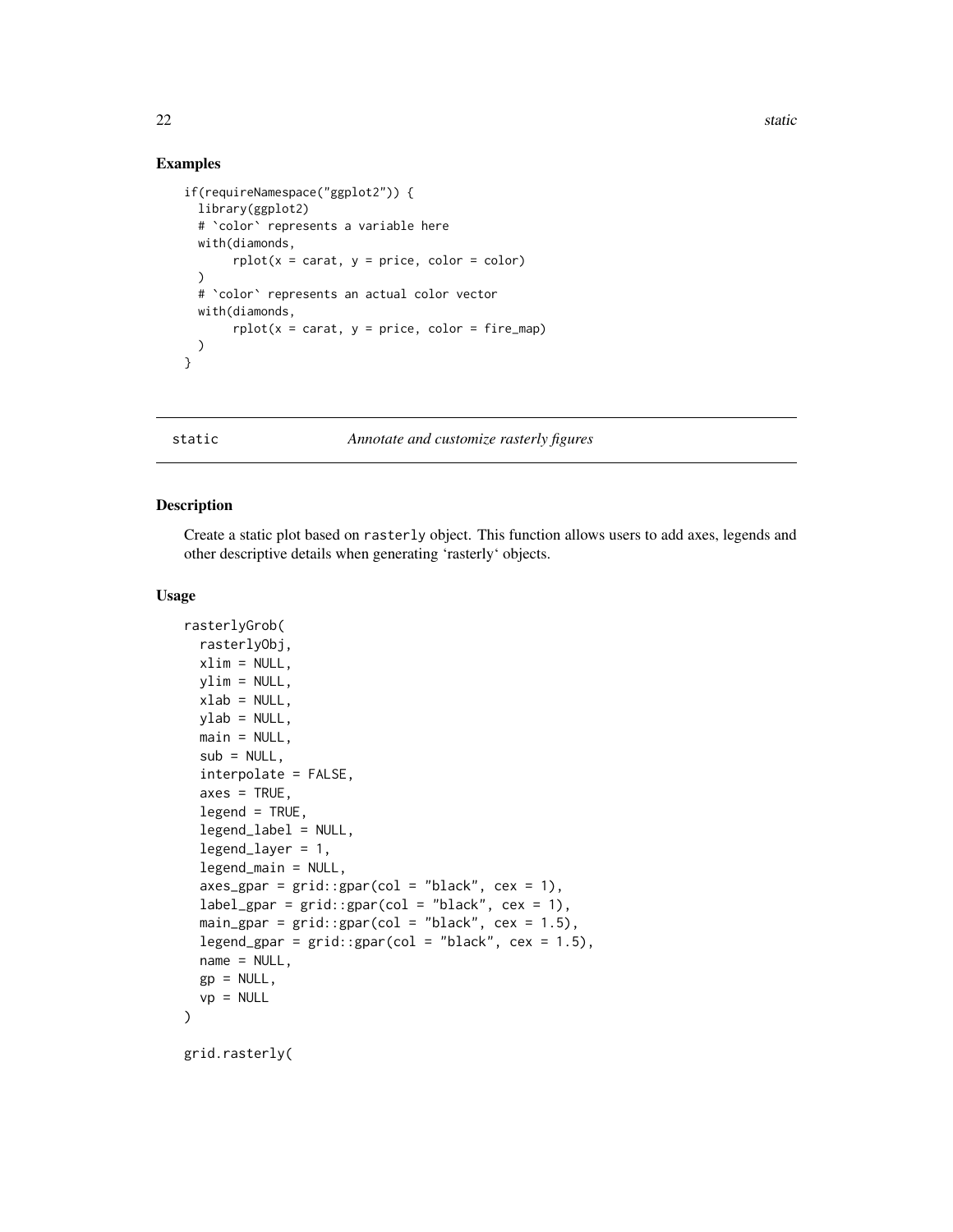static 23

```
rasterlyObj,
  interpolate = FALSE,
  axes = TRUE,
 xlim = NULL,ylim = NULL,
 xlab = NULL,
 ylab = NULL,
 main = NULL,
  sub = NULL,legend = TRUE,legend_label = NULL,
  legend_layer = 1,
  legend_main = NULL,
  axes\_gpar = grid::gpar(col = "black", cex = 1),label\_gpar = grid::gpar(col = "black", cex = 1),main\_gpar = grid::gpar(col = "black", cex = 1.5),
  legend_gpar = grid::gpar(col = "black", cex = 1.5),
 name = NULL,gp = NULL,vp = NULL,...
\lambda## S3 method for class 'rasterly'
plot(
 x,
 y = NULL,xlim = NULL,ylim = NULL,
 xlab = NULL,
 ylab = NULL,
 main = NULL,
 legend_main = NULL,
  sub = NULL,interpolate = FALSE,
  axes = TRUE,legend = TRUE,
  legend_label = NULL,
  legend_layer = 1,
 new.page = TRUE,
  ...
\mathcal{L}## S3 method for class 'rasterly'
```
### $print(x, \ldots)$

#### Arguments

rasterlyObj A rasterly object.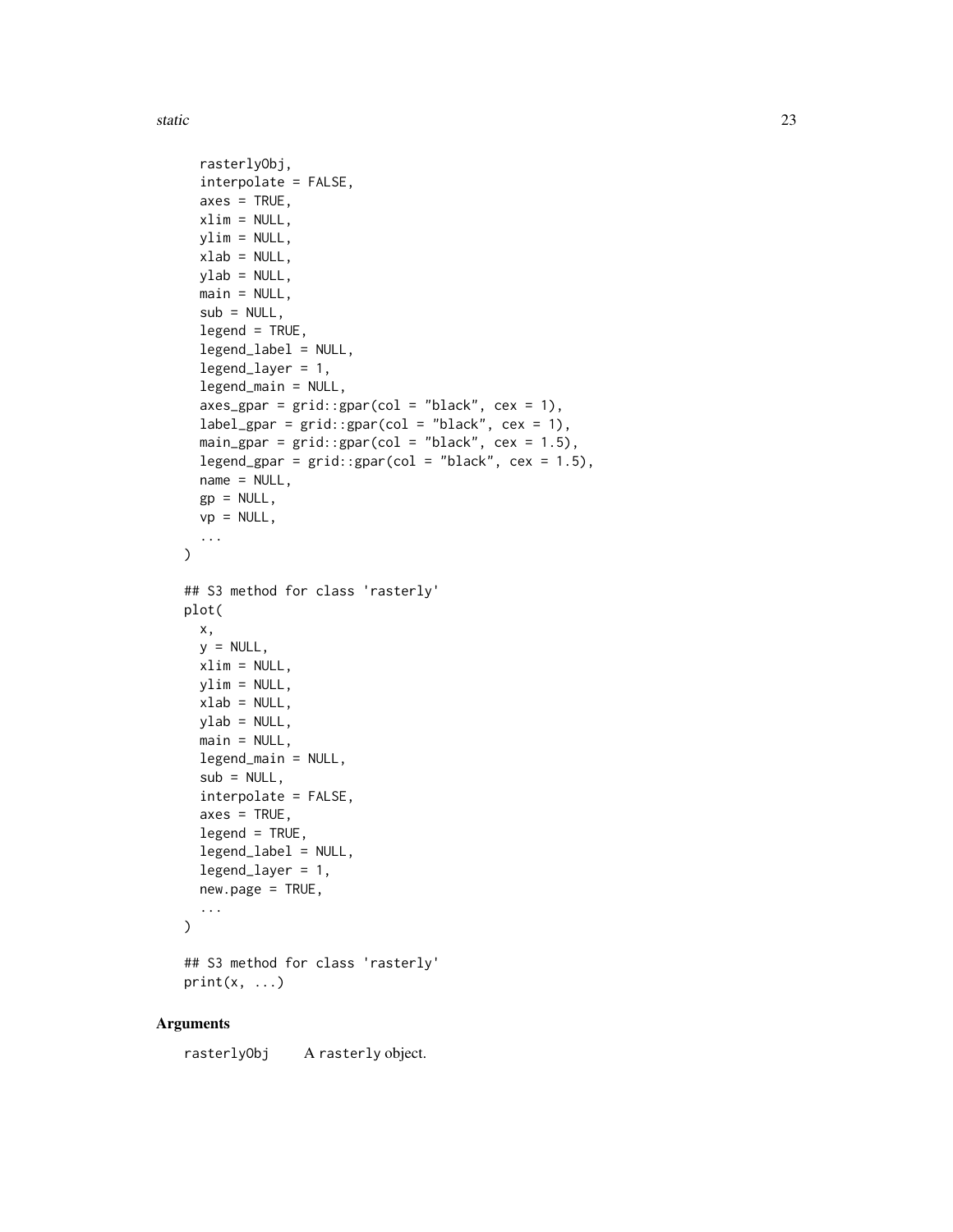<span id="page-23-0"></span>

| xlim         | Numeric; the x limits $(x1, x2)$ of the plot. Default is NULL.                                                                                       |
|--------------|------------------------------------------------------------------------------------------------------------------------------------------------------|
| ylim         | Numeric; the y limits (y1, y2) of the plot. Default is NULL.                                                                                         |
| xlab         | Character; the label to be used for the x axis. Default is NULL.                                                                                     |
| ylab         | Character; the label to be used for the y axis. Default is NULL.                                                                                     |
| main         | Character; the title to be used for the plot. Default is NULL.                                                                                       |
| sub          | sub Character; a subtitle for the plot. Default is NULL.                                                                                             |
| interpolate  | Logical. Linearly interpolates the image if TRUE. Default is FALSE.                                                                                  |
| axes         | Logical; should axes be drawn? Default is TRUE, set to FALSE to hide axes.                                                                           |
| legend       | Logical. Show a figure legend? Default is TRUE; set to FALSE to hide the legend.                                                                     |
| legend_label | Character. The label to apply to the figure legend. Default is NULL, which omits<br>the figure legend label.                                         |
| legend_layer | Numeric. Specify the layer level within the rasterly object. The default layer<br>level is '1', which represents the uppermost layer.                |
| legend_main  | Character. The main title to use within the figure legend. The default is NULL,<br>which omits the figure legend title.                              |
| axes_gpar    | Object of class gpar. This graphical parameter (gpar) controls axis color, size,<br>and other aesthetics.                                            |
| label_gpar   | Object of class gpar. This graphical parameter (gpar) controls label color, size,<br>and other aesthetics.                                           |
| main_gpar    | Object of class gpar. This graphical parameter (gpar) controls the main title's<br>color, size, and other aesthetics.                                |
| legend_gpar  | Object of class gpar. This graphical parameter (gpar) controls the legend's<br>color, size, and other aesthetics.                                    |
| name         | Character. An identifier used to locate the grob within the display list and/or as<br>a child of another grob.                                       |
| gp           | A gpar object, typically the output from a call to the function $grid$ : : gpar. This<br>argument represents a list of graphical parameter settings. |
| vp           | Object of class viewport. If provided, rasterlyGrob will pass this argument<br>through to grob. Default is NULL.                                     |
| .            | Other arguments to modify the display.                                                                                                               |
| x            | A rasterly object                                                                                                                                    |
| у            | NULL, will be ignored.                                                                                                                               |
| new.page     | display on a new page or not.                                                                                                                        |

#### Details

We provide three functions to produce static graphics, which is based on the API of grid, plot and print.

• grid: The rasterlyGrob and grid.rasterly are the most flexible data structure. These functions produce a \*\*grob\*\* object. Users can modify the existing display by the functions provided by grid.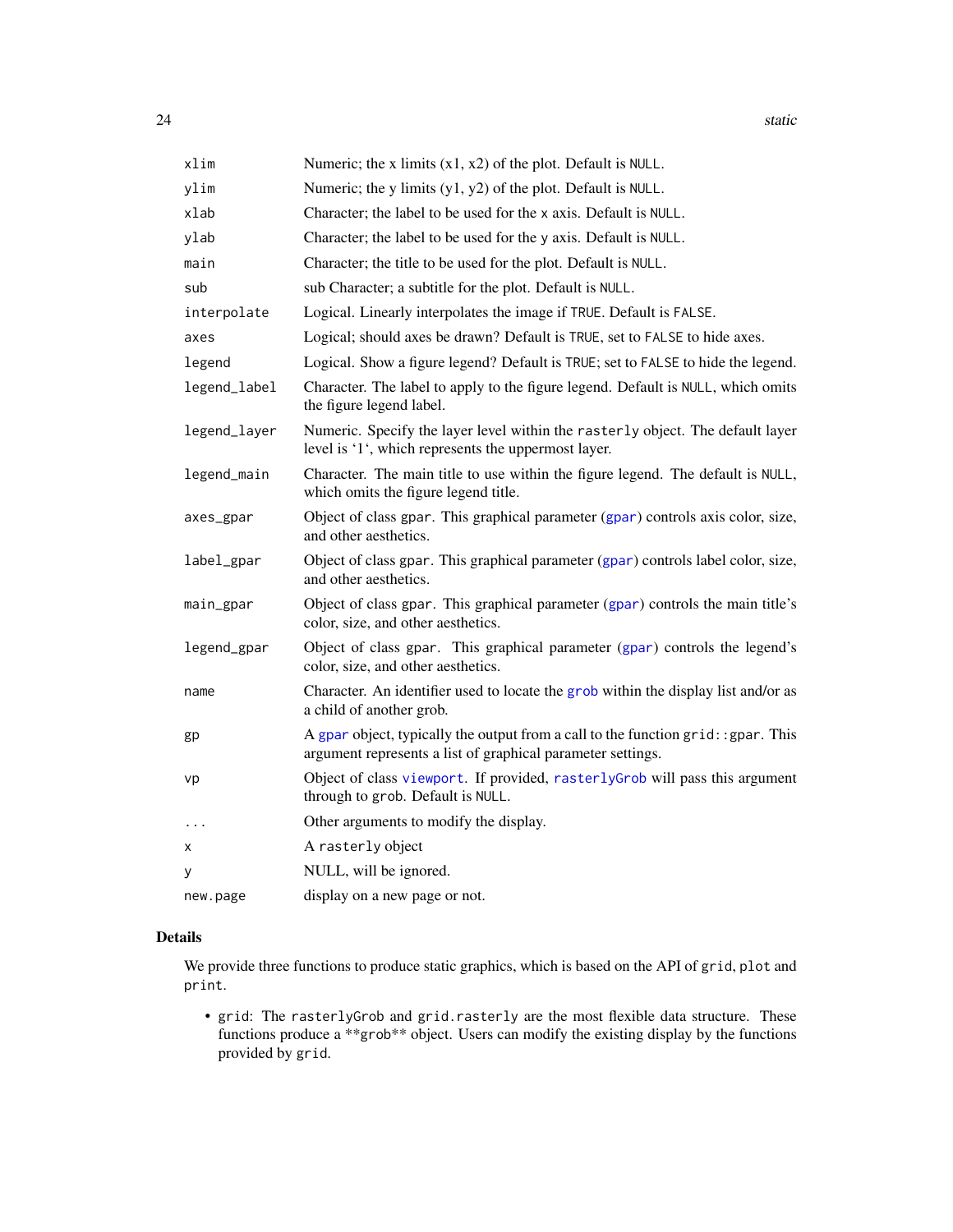#### <span id="page-24-0"></span> $% >0$  25

- plot.rasterly: The usage of this S3 method is very similar to the classic [plot](#page-0-0) function. Users can set axis limits via xlim and ylim, as well as the corresponding labels using xlab and ylab, among other attributes.
- print.rasterly: This S3 method returns only a basic image raster.

#### See Also

[plotRasterly](#page-9-1), [ggRasterly](#page-5-1)

#### Examples

```
if(requireNamespace("grid")) {
 data \leq data.frame(x =rnorm(1e6),
                     y = rexp(1e6, 10))
 # a rasterly object
 rasterlyObj <- data %>%
                   rasterly(mapping = \text{aes}(x = x, y = y)) %>%
                   rasterly_points()
 # Generate a grob
 rg <- rasterlyGrob(rasterlyObj)
 ## get the raster grob by 'grid::getGrob()'
 grid::getGrob(rg, "raster")
 grid::grid.newpage()
 grid::grid.draw(rg)
 # or
 grid::grid.newpage()
 grid.rasterly(rasterlyObj)
 # or `plot`
 plot(rasterlyObj, xlab = "rnorm(1e6)",
       ylab = "rexp(1e6, 10)",
       main = "This is an arbitrary plot")
 # or simply print
 rasterlyObj
 ## it is equivalent to `print(rasterlyObj)`
}
```
#### %<-% *Merge operator*

#### Description

Merge two objects from right to left.

#### Usage

x %<-% y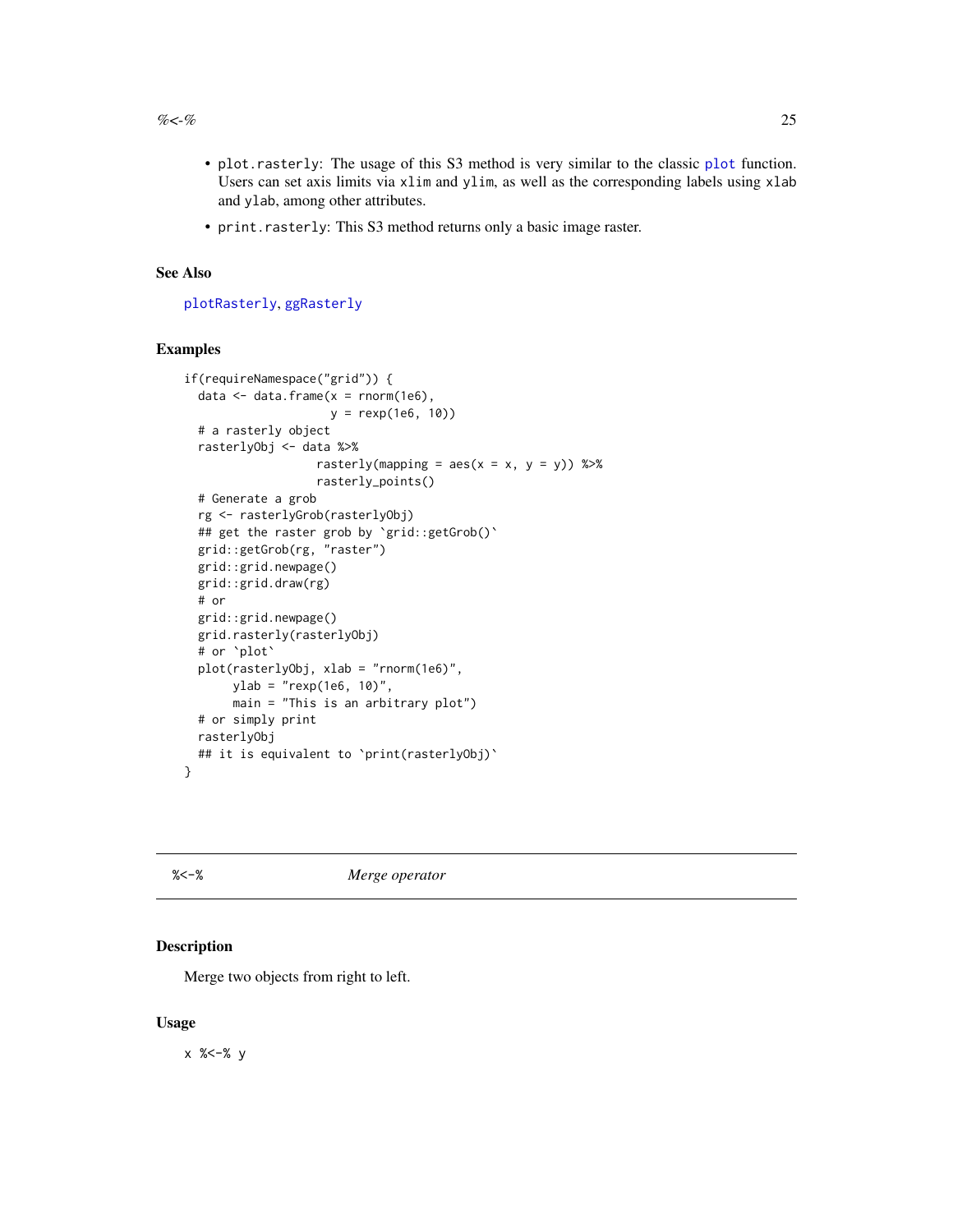#### Arguments

| A named list or vector                                                                 |
|----------------------------------------------------------------------------------------|
| A named list or vector. Any duplicated names are detected in x will be covered<br>by y |

#### Value

a list

#### Examples

```
# two lists
x \le - list(a = 1, b = "foo", c = 3)
y \le -\text{list}(b = 2, d = 4)x %<-% y
y %<-% x
# one list and one vector
x \leq -c (foo = 1, bar = 2)
y <- list(foo = "foo")
x %<-% y
y %<-% x
# two vectors
x \leq -c(a = 1, b = "foo", c = 3)y \leq -c(b = 2, d = 4)x %<-% y
y %<-% x
# duplicated names in x
x \le - list(a = 1, b = "foo", b = 3)
y \le - list(b = 2, d = 4)
x %<-% y
y %<-% x # be careful, since "3" will cover on "foo" in x, then on "2" in y
```